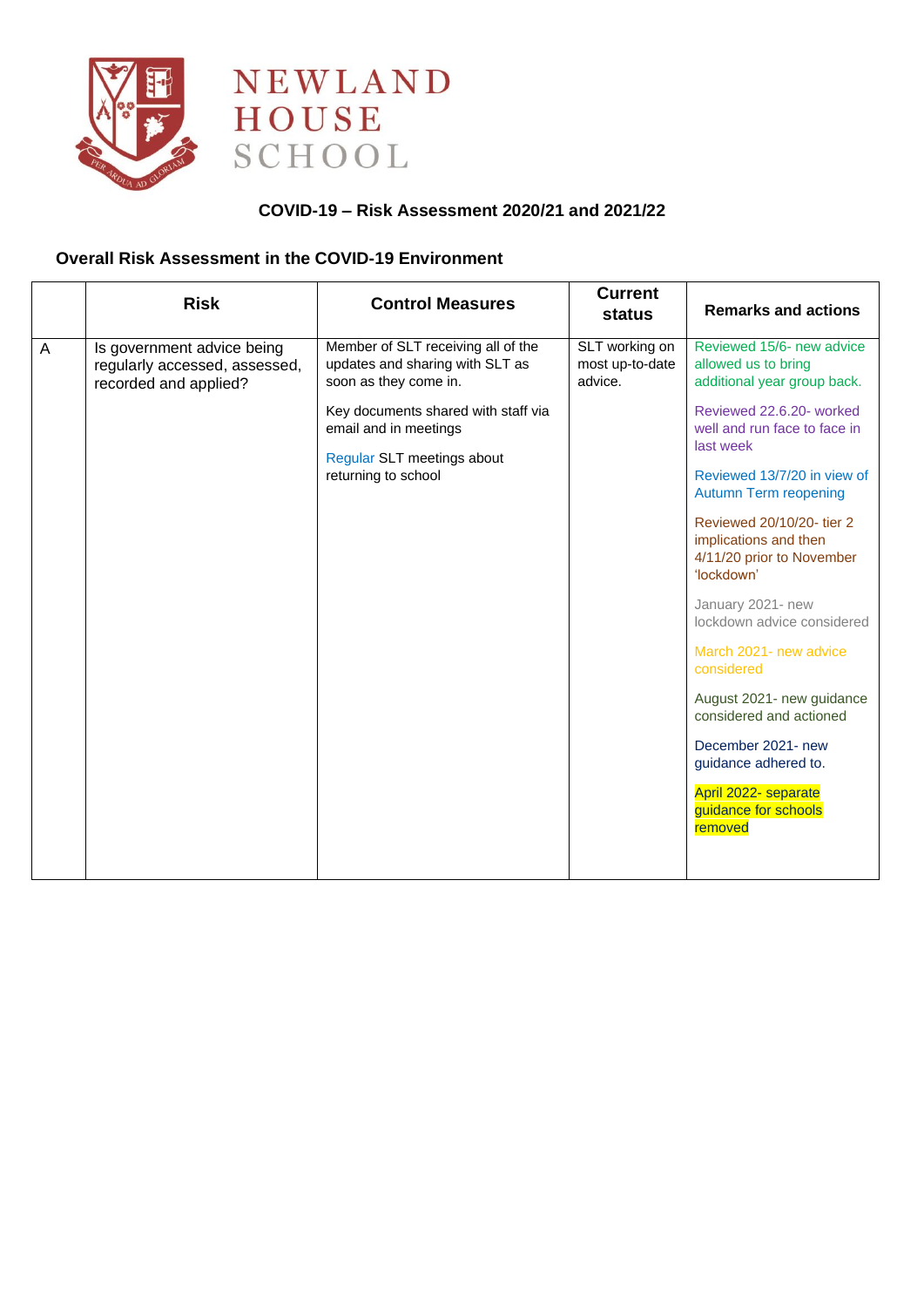| $\mathsf B$ | Are changes regularly<br>communicated to staff, pupils,<br>parents and governors?               | Two weekly meeting between Chair<br>of Governors and Head- staggered<br>return first item on agenda.<br>Parents being communicated with<br>and will be increasingly so.<br>Pupils being 'drip-fed' information and<br>something more detailed will be<br>provided once the staggered return<br>has been confirmed.<br>Staff have had general meeting and<br>Q and A session and those directly<br>affected in first wave will have<br>detailed meeting with them.<br>Staff and parents will receive the<br>detailed plans well in advance of<br>Autumn term | Yes and will<br>continue to be<br>Parents happy<br>with proposal<br>so far.<br><b>Transition pack</b><br>created for<br>parents to<br>share with<br>pupils and<br>teachers to<br>teach to pupils<br>on return<br>Staff on the<br>whole seem<br>happy with the<br>safety aspect | Governors to be made<br>aware of the<br>implications of the<br>staggered return to school<br>over the longer as well as<br>shorted period.<br>Before and during October<br>half-term- messages sent to<br>teachers<br>January 2021- staff and<br>parents informed of<br>changes<br>March 2021- staff and<br>parents informed of<br>changes<br>August 2021- new guidance<br>shared as email with staff<br>August 2021- new guidance<br>summary shared by letter ot<br>parents<br>September 2021- inset with<br>staff discussing the<br>guidance<br>December 2021- new<br>guidance shared with staff<br>and parents<br>April 2022- end of<br>restrictions communicated<br>to parents |
|-------------|-------------------------------------------------------------------------------------------------|-------------------------------------------------------------------------------------------------------------------------------------------------------------------------------------------------------------------------------------------------------------------------------------------------------------------------------------------------------------------------------------------------------------------------------------------------------------------------------------------------------------------------------------------------------------|--------------------------------------------------------------------------------------------------------------------------------------------------------------------------------------------------------------------------------------------------------------------------------|------------------------------------------------------------------------------------------------------------------------------------------------------------------------------------------------------------------------------------------------------------------------------------------------------------------------------------------------------------------------------------------------------------------------------------------------------------------------------------------------------------------------------------------------------------------------------------------------------------------------------------------------------------------------------------|
| C           | Are changes reviewed by<br>governors?                                                           | Chair of Governors will review and<br>agree changes following meeting with<br>Head.                                                                                                                                                                                                                                                                                                                                                                                                                                                                         | Yes- 26 <sup>th</sup> May-<br>governors voted<br>to re-open                                                                                                                                                                                                                    | 15/6/20- governors to be told<br>the second proposal<br><b>Reviewed 22.6.20-</b><br>Governors agreed to phase<br>3<br>Implications discussed with<br>Chair 11/11/20<br>January 2021- governors<br>informed of school's actions<br>September 2021- school's<br>approach within Head's<br>Report to governors<br>December 2021- board<br>aware of our approach                                                                                                                                                                                                                                                                                                                       |
| D           | Is access to school controlled<br>effectively and are visitor (if<br>allowed) details recorded? | No peripatetic teachers on-site-<br>(music, SEND or after-school clubs'<br>providers) Peripatetic music teachers<br>will return to school in September<br>with various PPE measures in place<br>(see separate risk assessment).<br>Peripatetic tecahers still allowed but<br>increased guidance around use of<br><b>PPE</b>                                                                                                                                                                                                                                 | To be filled in                                                                                                                                                                                                                                                                | All staff need be told this.<br>15/620- no visitors have<br>been on site at all.<br>Reviewed 22.6.20 no<br>visitors have been on-site<br>Reviewed as part of the<br>new government directive<br>13/7/20                                                                                                                                                                                                                                                                                                                                                                                                                                                                            |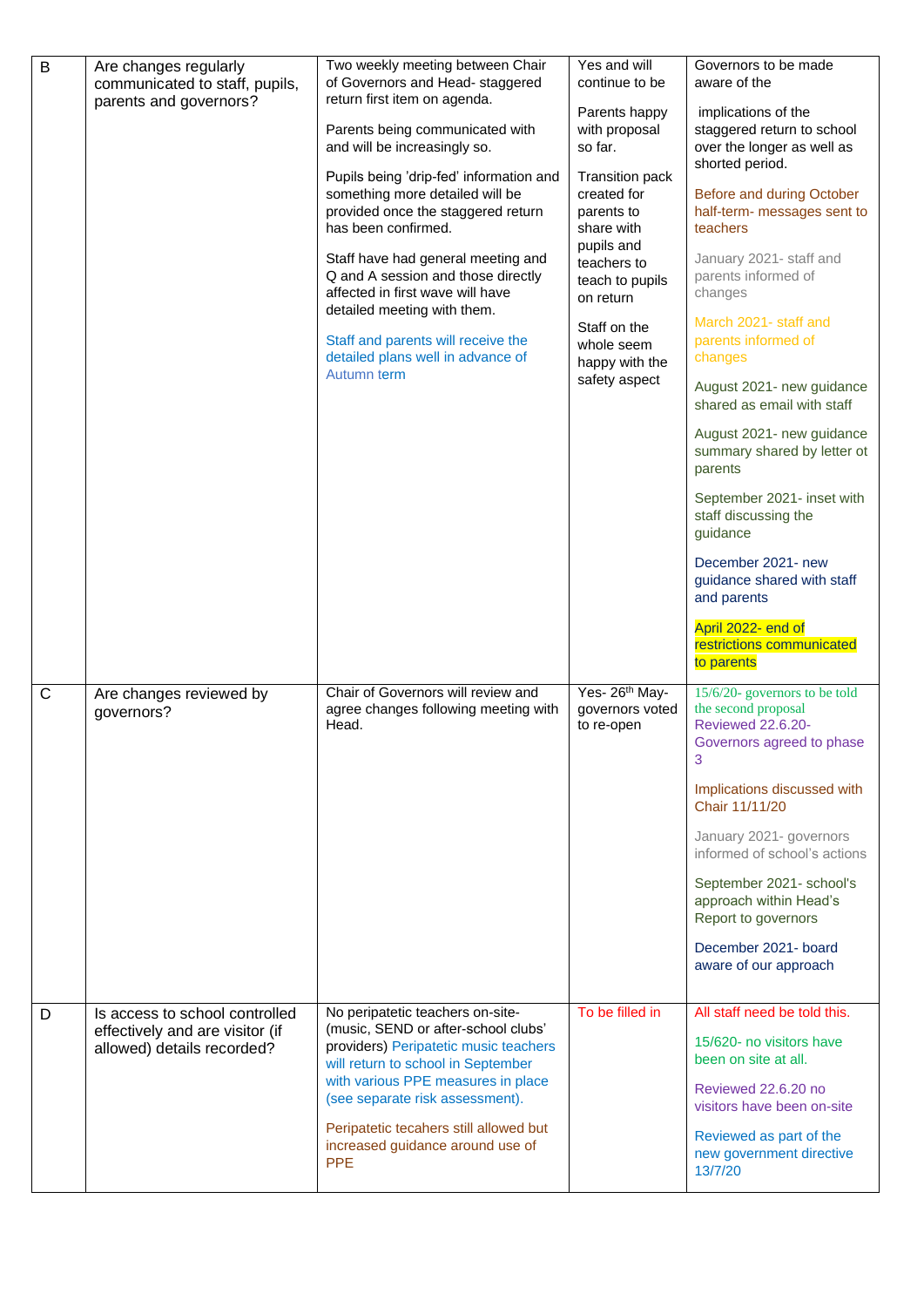|             |                                                                                                                  | No non-essential visitors on-site.<br>Visitors who add something to<br>educational offering allowed back on-<br>site from September as long as they<br>adhere to the correct standards.<br>Deliveries to follow strict protocol and<br>delivery drivers not to enter site<br>unless necessary<br>Site maintenance work will on take<br>place during school hours in an<br>emergency<br>Reception staff fully aware of the<br>correct protocol in terms of dealing<br>with visitors.<br>Only staff and pupils are allowed<br>onsite. Parents are not permitted into<br>school buildings except by<br>appointment and for exceptional<br>reasons and must drop off at the<br>designated entry pupil entry points<br>No parents on-site in November 2020<br>Clear guidance given to staff, pupils<br>and parents regarding entry points<br>Prospective parents allowed back on-<br>site but only at quiet spots. They will<br>not interact with pupils or staff and<br>tours will only be with one family at a<br>time.<br>Prospective parent visits stopped for<br>November 2020 lockdown |                                                                                                                                  | Reviewed 20/10/20- tier 2<br>implications and then<br>4/11/20 prior to November<br>'lockdown'<br>January 2021- no external<br>visitors on-site with any<br>members of school<br>community<br>March 2021- no external<br>visitors on-site with any<br>members of school<br>community<br>September 2021- with<br>parents having been off-site<br>for a period of time, we<br>have taken the opportunity<br>to continue to restrict access<br>compared to before Covid.<br>Parents encouraged to move<br>on from the school quickly.<br>All vistors arrive and are<br>signed in at Reception.<br>Covid reminders given at<br>Reception<br>December 2021- all visitors<br>only with prior appointment<br>and meetings remote where<br>possible<br>April 2022- no longer |
|-------------|------------------------------------------------------------------------------------------------------------------|-----------------------------------------------------------------------------------------------------------------------------------------------------------------------------------------------------------------------------------------------------------------------------------------------------------------------------------------------------------------------------------------------------------------------------------------------------------------------------------------------------------------------------------------------------------------------------------------------------------------------------------------------------------------------------------------------------------------------------------------------------------------------------------------------------------------------------------------------------------------------------------------------------------------------------------------------------------------------------------------------------------------------------------------------------------------------------------------|----------------------------------------------------------------------------------------------------------------------------------|---------------------------------------------------------------------------------------------------------------------------------------------------------------------------------------------------------------------------------------------------------------------------------------------------------------------------------------------------------------------------------------------------------------------------------------------------------------------------------------------------------------------------------------------------------------------------------------------------------------------------------------------------------------------------------------------------------------------------------------------------------------------|
|             |                                                                                                                  | Access to site limited to essential<br>drop-off and pick-up times.                                                                                                                                                                                                                                                                                                                                                                                                                                                                                                                                                                                                                                                                                                                                                                                                                                                                                                                                                                                                                      |                                                                                                                                  | applicable                                                                                                                                                                                                                                                                                                                                                                                                                                                                                                                                                                                                                                                                                                                                                          |
| E           | Are Social Distancing (SD) and<br>other hygiene rules<br>communicated, understood<br>and applied?                | Keep your distance posters to be<br>displayed around the school. Hygiene<br>posters displayed around school.<br>This message will be constantly<br>reinforced<br>The new messages particularly<br>around staff interacting with other<br>staff will be reinforced during the inset<br>programme period to the start of the<br><b>Autumn Term</b><br>Beginning of November 2020- new<br>signs around school about facemasks<br>and about appropriate distancing ofr<br>staff<br>March 2021- emphasis on<br>handwashing and also ventilation.<br>September 2021- emphasis on<br>handwashing, respiratory hygiene<br>and ventilation                                                                                                                                                                                                                                                                                                                                                                                                                                                       | <b>July 2020-we</b><br>will need to<br>enforce this<br>next term even<br>more<br>rigourously,<br>with so many<br>people on-site. | 15/6/20 this is working well<br>Reviewed 22.6.20- with<br>Year 5 in, still working well<br>Reviewed half-term Autumn<br><b>Term 2020</b><br>January 2021- clear<br>guidance given to staff<br>March 2021- clear guidance<br>given to staff and pupils<br>September 2021- relaxation<br>on distancing but emphasis<br>on handwashing,<br>April 2022- this happening<br>generally rather than<br>specifically about Covid.                                                                                                                                                                                                                                                                                                                                            |
| $\mathsf F$ | Are staff and pupils being<br>reminded and checked to<br>ensure they are complying with<br>hygiene and SD rules? | Timetabled hand washing for pupils.<br>Posters in staff and pupil toilet areas                                                                                                                                                                                                                                                                                                                                                                                                                                                                                                                                                                                                                                                                                                                                                                                                                                                                                                                                                                                                          | The importance<br>of handwashing<br>needs to be                                                                                  | 15/6/20 staff given twice<br>weekly reminders.                                                                                                                                                                                                                                                                                                                                                                                                                                                                                                                                                                                                                                                                                                                      |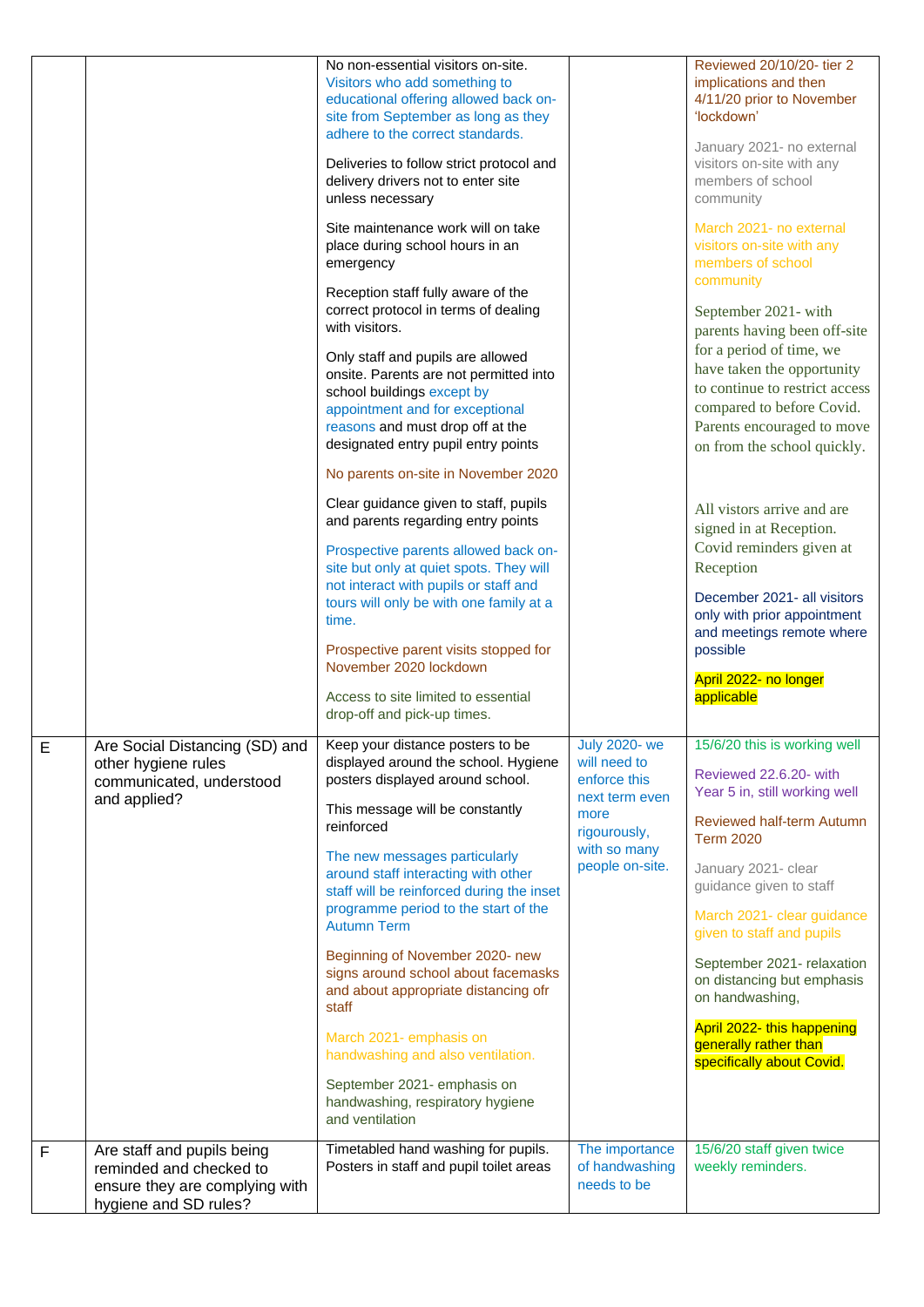|   |                                                                                                                                                                                                          | Handwashing is the preferred<br>method. Hand gel is the second line<br>of defence, its use monitored by<br>teachers.<br>Hand gel is available for staff to use<br>when washing is impracticable<br>Information for staff to provide to<br>pupils included in the Class<br>Handbooks<br>Within toilets, certain sinks and<br>cubicles alloctated to particular year<br>groups.                                               | highlighted for<br>staff too.<br>Additional<br>handwashing<br>provision for<br>boys in prep<br>installed during<br>the summer<br>break           | Reviewed 22.6.20- all pupils<br>had lesson on this today to<br>re-establish rules<br>Another reminder beginning<br>second half of Autumn Term<br>2020<br>January 2021- all staff on-<br>site sent the updated<br>advice.<br>March 2021- conversations<br>with staff memners as<br>required<br>September 2021- Whole<br>school start of year<br>assembly covering this.<br>Regular updates from form<br>teachers.<br>April 2022- this happening<br>generally rather than<br>specifically about Covid.                                                                                                    |
|---|----------------------------------------------------------------------------------------------------------------------------------------------------------------------------------------------------------|-----------------------------------------------------------------------------------------------------------------------------------------------------------------------------------------------------------------------------------------------------------------------------------------------------------------------------------------------------------------------------------------------------------------------------|--------------------------------------------------------------------------------------------------------------------------------------------------|---------------------------------------------------------------------------------------------------------------------------------------------------------------------------------------------------------------------------------------------------------------------------------------------------------------------------------------------------------------------------------------------------------------------------------------------------------------------------------------------------------------------------------------------------------------------------------------------------------|
| G | Is there sufficient supplies of<br>hygiene materials and are they<br>well placed?                                                                                                                        | Stock levels of cleaning materials are<br>being increased. Disinfectant, surface<br>wipes, hand gel, soap.                                                                                                                                                                                                                                                                                                                  | <b>July 2020-</b><br>plenty of stock<br>available and<br>more being<br>ordered.<br><b>November</b><br>2020- good<br>levels of<br>essential stock | September 2021- plenty of<br>stock<br>April 2022- no longer<br>applicable                                                                                                                                                                                                                                                                                                                                                                                                                                                                                                                               |
| Н | Has the cleaning regime been<br>regularly re-assessed and, if<br>necessary, revised to high risk<br>areas such as toilets, door<br>handles, switches, hand rails<br>and regularly used hard<br>surfaces? | Cleaning staff to be briefed on<br>cleaning priorities whilst pupils and<br>staff are in school.<br>Cleaning method statement prepared<br>There will be a new cleaning rota and<br>working time has been changed so<br>that there is increased cleaning<br>during school day-this is now in<br>place provide a balance of cleaning in<br>situ alongside ensuring premises are<br>cleaned properly at the end of the<br>day. | Procedure in<br>method<br>statement<br>allows staff to<br>highlight<br>areas/resources<br>that need<br>priority cleaning                         | 15/6/20 Cleaning working<br>well and regime will be<br>adapted<br>Reviewed 22.6.20- new<br>schedule is working and<br>plans in place to clean<br>thoroughly between<br>classes.<br>13/7/20- New Autumn Term<br>cleaning rota being created.<br>Cleaning packs (spray,<br>blue roll and wipes) to be<br>used by teaching staff in<br>specicialist teaching spaces<br>Wipes to be available for<br>teacher desk where<br>classroom used by different<br>teachers<br>March 2021- cleaning<br>routine to return to Autumn<br><b>Term levels</b><br>September 2021- continue<br>with during the day cleaning |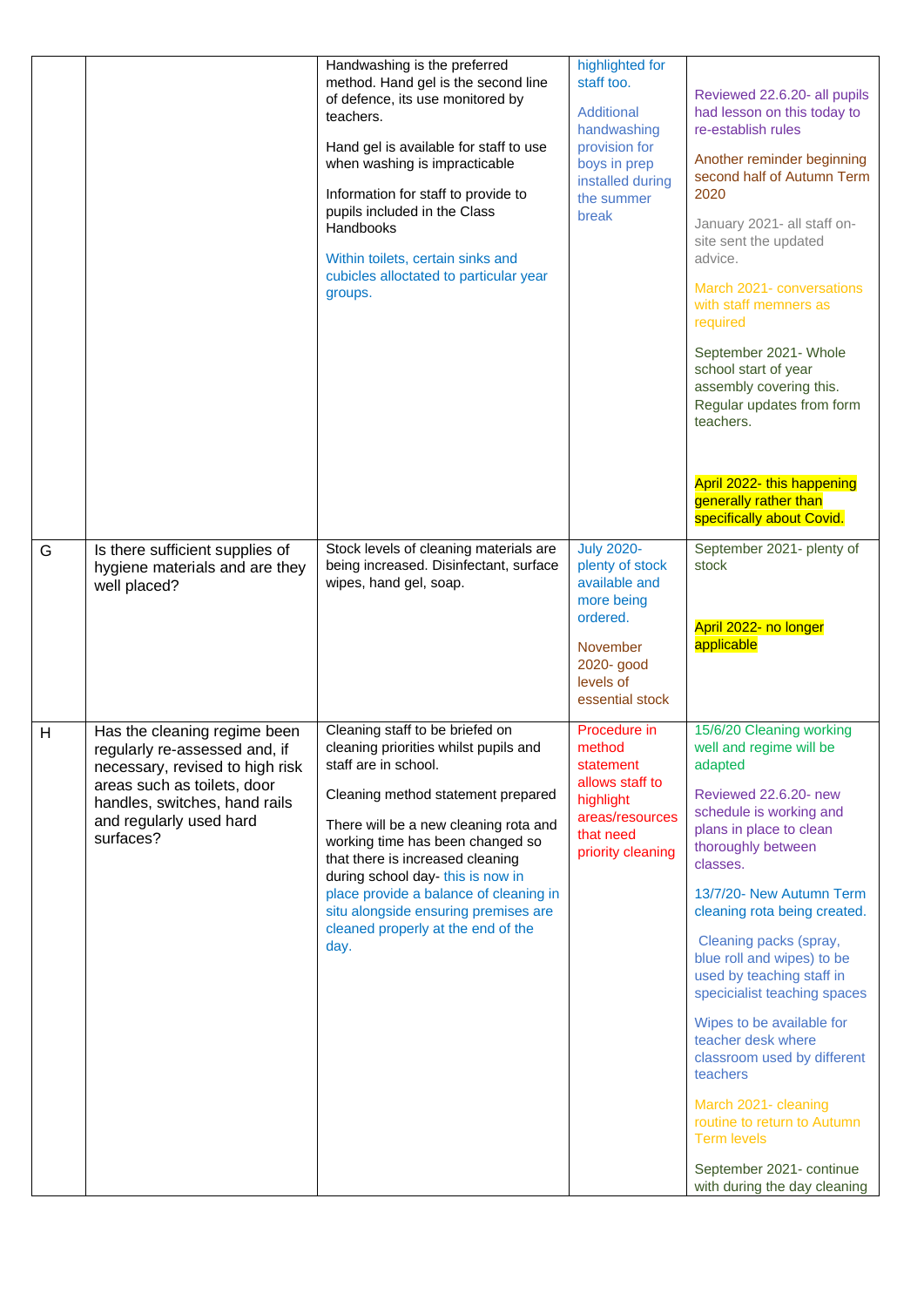|              |                                                                                                                                                                                                                                                                                     |                                                                                                                                                                                                                                                                                                                                                                                                                                                                             |                          | structure as per last<br>academic year<br>April 2022- no longer<br>applicable                                                                                                                                                                                                                                                                                                                                                                                                                                                                                                                                                                                                                                             |
|--------------|-------------------------------------------------------------------------------------------------------------------------------------------------------------------------------------------------------------------------------------------------------------------------------------|-----------------------------------------------------------------------------------------------------------------------------------------------------------------------------------------------------------------------------------------------------------------------------------------------------------------------------------------------------------------------------------------------------------------------------------------------------------------------------|--------------------------|---------------------------------------------------------------------------------------------------------------------------------------------------------------------------------------------------------------------------------------------------------------------------------------------------------------------------------------------------------------------------------------------------------------------------------------------------------------------------------------------------------------------------------------------------------------------------------------------------------------------------------------------------------------------------------------------------------------------------|
| $\mathbf{I}$ | What precautions are being<br>used to keep shared teaching<br>equipment (e.g. musical<br>instruments) hygienic?                                                                                                                                                                     | Review and re-plan schemes of work<br>to avoid high levels of inter-child<br>contact.<br>Any communcal resources will be<br>prioritised for cleaning.<br>New timteable devised to avoid<br>overlap of groups (these groups will<br>be year group bubbles). Lessons<br>planned and adapted to maintain<br>safety.                                                                                                                                                            |                          | 15/6/20 all classes have box<br>of equipment that is only<br>used by them. Hands are<br>washed before and after<br>use.<br>13/7/20- Separate<br>playground equipment for<br>each year group bubble.<br>Children and teachers to<br>assist with keeping<br>communal areas (such as<br>DT and Art Rooms) clean<br>after use. Children required<br>to have certain equipment<br>of their own.<br>Music RA includes cleaning<br>of instruments<br>January 2021- no musical<br>equipment used. Staff<br>sanitising shared equipment<br>Regular cleaning of shared<br>areas plus equipment also<br>being quarantined<br>September 2021- relaxation<br>in requirements in this<br>respect<br>April 2022- no longer<br>applicable |
| J            | Are high risk areas being<br>regularly monitored for<br>hygiene?                                                                                                                                                                                                                    | Site team to monitor regularly                                                                                                                                                                                                                                                                                                                                                                                                                                              |                          | 13/7/20- High risk areas to<br>be prioritised for regular<br>cleaning<br>April 2022- no longer<br>applicable                                                                                                                                                                                                                                                                                                                                                                                                                                                                                                                                                                                                              |
| K            | Are contingency plans in place<br>for the transition to full opening<br>(or re-closing) including rapidly<br>sharing decisions?<br>Are contigency plans in place<br>for the transition to the school<br>building to be shut again (for<br>whole school or selected year<br>groups)? | Planning for initial staggered return<br>includes level of sustainability to<br>ensure that subsequent year groups<br>would 'slot in' rather than requiring re-<br>planning.<br>Once the full details of how the initial<br>year groups' return wil be managed<br>are available, and once a review has<br>been done on how well it is working,<br>all of this will be shared with rest of<br>staff body as preparation for<br>extended roll-out before going to<br>parents. | Part of current<br>plans | Staffing requirements for all<br>other year groups to be<br>shared once the first 4<br>years are back.<br>15/6/20- system has been<br>established so that a<br>subsequent year group will<br>easily slot in<br>Reviewed 22.6.20- all year<br>groups successful to this<br>point and happy to proceed<br>13/7/20- Deputy Head<br>(Academic) and (Pre-Prep)                                                                                                                                                                                                                                                                                                                                                                 |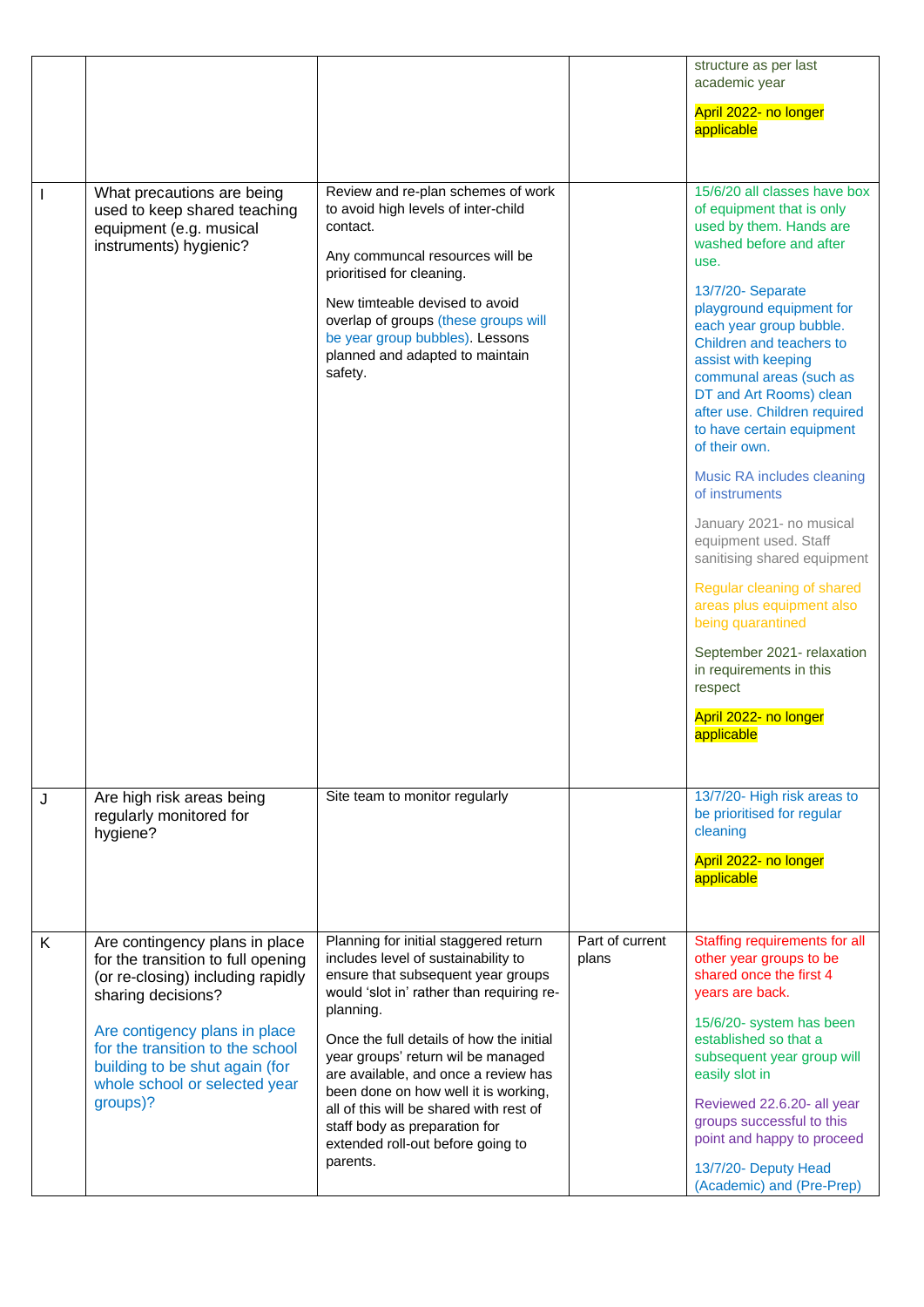|   |                                                                                     | July 2020- the remote learning<br>timetable that we put in place will be<br>able to be reused in the event that we<br>need to close the school building                                                                                                                                                                                                                                                        |                                                                      | will reallocate staff to the<br>remote learning timetables<br>January 2021- despite short<br>notice, successful<br>reintroduction of remote<br>learning<br>December 2021- contigency<br>plans revisted in case of full<br>lockdown<br>April 2022- no longer<br>applicable to Covid but<br>more genelly plans in plans<br>for any public health<br>emergency.                                                                                                                                                                                                                    |
|---|-------------------------------------------------------------------------------------|----------------------------------------------------------------------------------------------------------------------------------------------------------------------------------------------------------------------------------------------------------------------------------------------------------------------------------------------------------------------------------------------------------------|----------------------------------------------------------------------|---------------------------------------------------------------------------------------------------------------------------------------------------------------------------------------------------------------------------------------------------------------------------------------------------------------------------------------------------------------------------------------------------------------------------------------------------------------------------------------------------------------------------------------------------------------------------------|
| L | Are all the risks<br>identified<br>properly mitigated and regularly<br>re-assessed? | Members of SLT have defined roles<br>in the planning stage to ensure that<br>every eventually is planned for.<br>Staff are part of the planning process<br>and will be given responsibility to take<br>an active part in making their areas of<br>the school safe.<br>July 2020- detailed SLT planning<br>meetings have taken place and will<br>continue to do so, in order to<br>continually assess the risks | During the<br>planning phase,<br>all<br>considerations<br>were made. | 15/6/20 This is the leading<br>item at the SLT meetings<br>that occur twice a week.<br>13/7/20 This will remain the<br>first item on SLT meetings<br>next term<br>Following first positive<br>Covid case-access to staff<br>rooms reviewed and<br>expectations on distancing<br>between staff in bubbles re-<br>visited<br>January 2021- at start of<br>term, this will be a daily<br>conversation<br>March 2021- regular<br>assessment<br>September 2021- regular<br>item on SLT agenda<br>December 2021- regular<br>item on SLT agenda<br>April 2022- no longer<br>applicable |

# **Pupils, Parent and Staff Risk Assessment in the COVID-19 Environment**

|   | <b>Risk</b>                                                                                    | <b>Control Measures</b>                                                                                                                               | <b>Outcome</b>                                                                | Remarks / Re-assessment                                                                                                                                              |
|---|------------------------------------------------------------------------------------------------|-------------------------------------------------------------------------------------------------------------------------------------------------------|-------------------------------------------------------------------------------|----------------------------------------------------------------------------------------------------------------------------------------------------------------------|
| 1 | Are communication channels working<br>being reviewed? Email, text,<br>and<br>parentmail, WEbex | The dual-use of Parentmail<br>and Firefly is being used<br>for parents and we are<br>utilising surveys to allow<br>parets to offer their<br>feedback. |                                                                               | Reviewed 22.6.20- parents<br>receiving parentmail and sign-<br>up for staggered return has<br>been good.<br>13/720- JT to start creating a<br>new section on Firefly |
|   |                                                                                                | In terms of communicating<br>with staff WebEx remains<br>the primary means of<br>communication.                                                       | November 2020- Firefly<br>continues to be the usual<br>means of communication |                                                                                                                                                                      |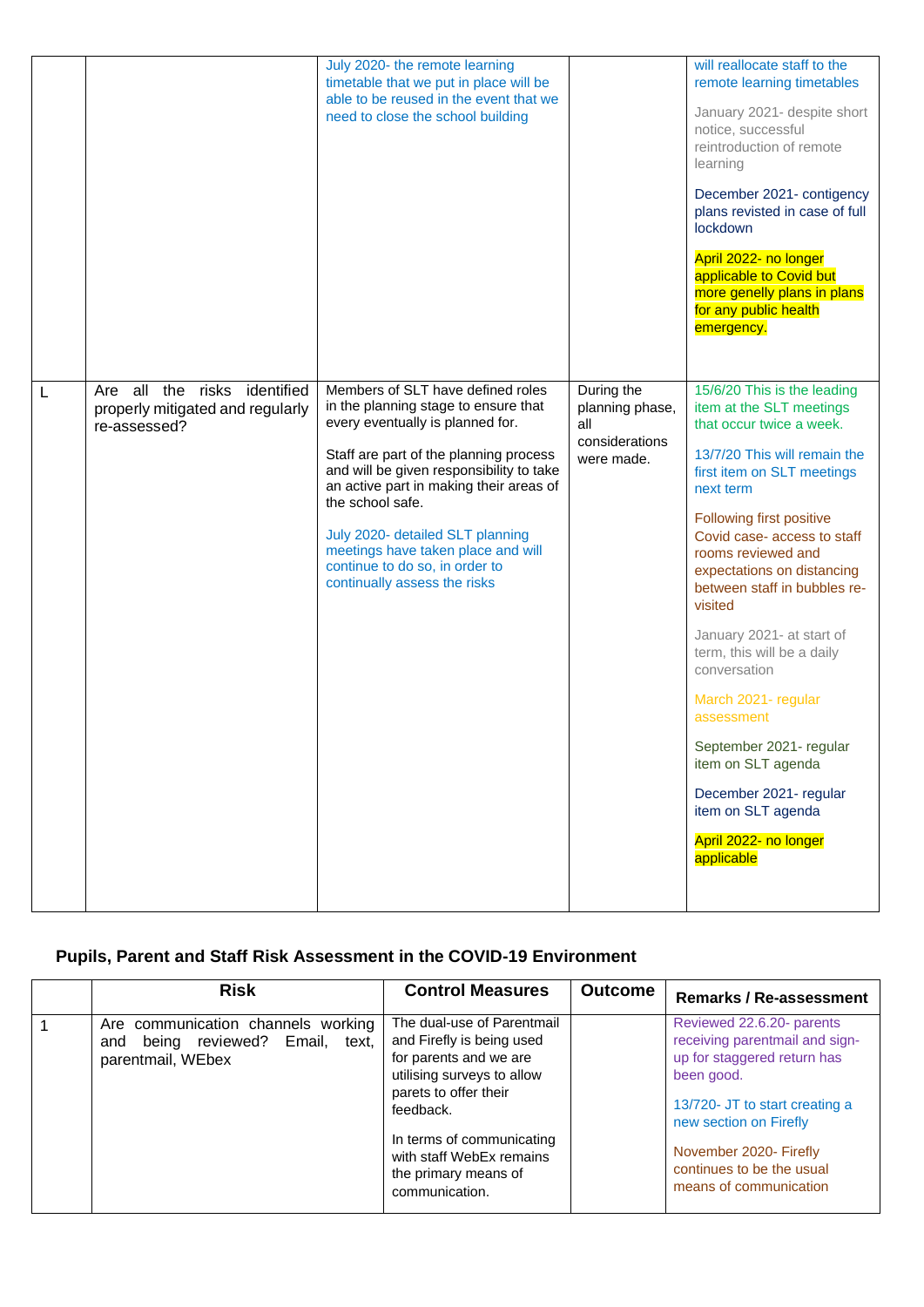| $\overline{2}$ | Is there a robust feedback and reply<br>system to ensure best practice and two-                                                                                                         | Following the successin<br>the Summer Term 2020, a<br>designated section on<br>Firefly wil be created<br>detailing procedures for<br>Autumn Term 2020<br>Q and A staff sessions<br>Regular emails                                                                                                                               |                                                                                | September 2021- Firefly still<br>being used and Teams has<br>taken over from WebEx<br>April 2022- no longer applicable<br><b>Reviewed 22.6.20</b><br>Class reps meetings                                                                                                                                                |
|----------------|-----------------------------------------------------------------------------------------------------------------------------------------------------------------------------------------|---------------------------------------------------------------------------------------------------------------------------------------------------------------------------------------------------------------------------------------------------------------------------------------------------------------------------------|--------------------------------------------------------------------------------|-------------------------------------------------------------------------------------------------------------------------------------------------------------------------------------------------------------------------------------------------------------------------------------------------------------------------|
|                | way communications for pupils, parents,<br>staff and governors?                                                                                                                         | Regular invitations to<br>feedback to SLT<br>Weekly staff meetings to<br>share information and to<br>get feedback from staff                                                                                                                                                                                                    |                                                                                | scheduled. Head has spoken to<br>various parents<br>November 2020- open door<br>policy continues to be effective<br>September 2021- open<br>dialogue with all stakeholders<br>December 2021- consideration<br>given to various parental<br>comments received<br>April 2022- no longer applicable                        |
| 3              | If there is a governor and / or officer for<br>the school / department nominated to be<br>responsible for COVID-19 matters, are<br>their contact details known and are they<br>on call? | Yes- Andrew Gumpert who<br>is available whenever<br>needed.                                                                                                                                                                                                                                                                     |                                                                                | September 2021- Andrew<br>Gumpert still go to govenor<br>April 2022- no longer applicable                                                                                                                                                                                                                               |
| 4              | Is there a system to communicate with<br>parents and staff that have not returned<br>to school for fear of infection?                                                                   | DSL are monitoring pupils<br>who are not regularly<br>attending and keeping in<br>contact.<br>Head and HR Manager will<br>talk to staff who have<br>expressed concerns about<br>returning<br>All significant meetings will<br>be offered via WebEx too<br>for staff.<br>More regular parental<br>communication will<br>continue | Awaiting<br>indicative<br>survey from<br>parents in<br>order to<br>help decide | 15/6/20- these parents have<br>been contacted directly<br>September- if applicable this<br>will be followed up<br>December 2021- further<br>clarification given for parents<br>whose child was a close<br>contact of a family member with<br>Covid<br>April 2022- no longer applicable                                  |
| 5              | Who has travelled where: other than<br>home and school?                                                                                                                                 | Parents and Staff to notify<br>school if they or household<br>members are quarantined<br>following travel                                                                                                                                                                                                                       |                                                                                | <b>Refers to overseas</b><br>travel/quarantine requirements<br>and to highlight where social<br>distancing may not have been<br>observed- parents and staff to<br>provide information following<br>summer holidays<br>September 2021- parents and<br>staff reminded of the guidance<br>April 2022- no longer applicable |
| 6              | What are, and have the hygiene rules<br>set by the school been adhered to by<br>pupils, parents and staff?                                                                              | All staff and pupils must<br>wash hands regularly and<br>advised not to touch face.                                                                                                                                                                                                                                             |                                                                                | 15/6/20 these continue to be<br>followed carefully                                                                                                                                                                                                                                                                      |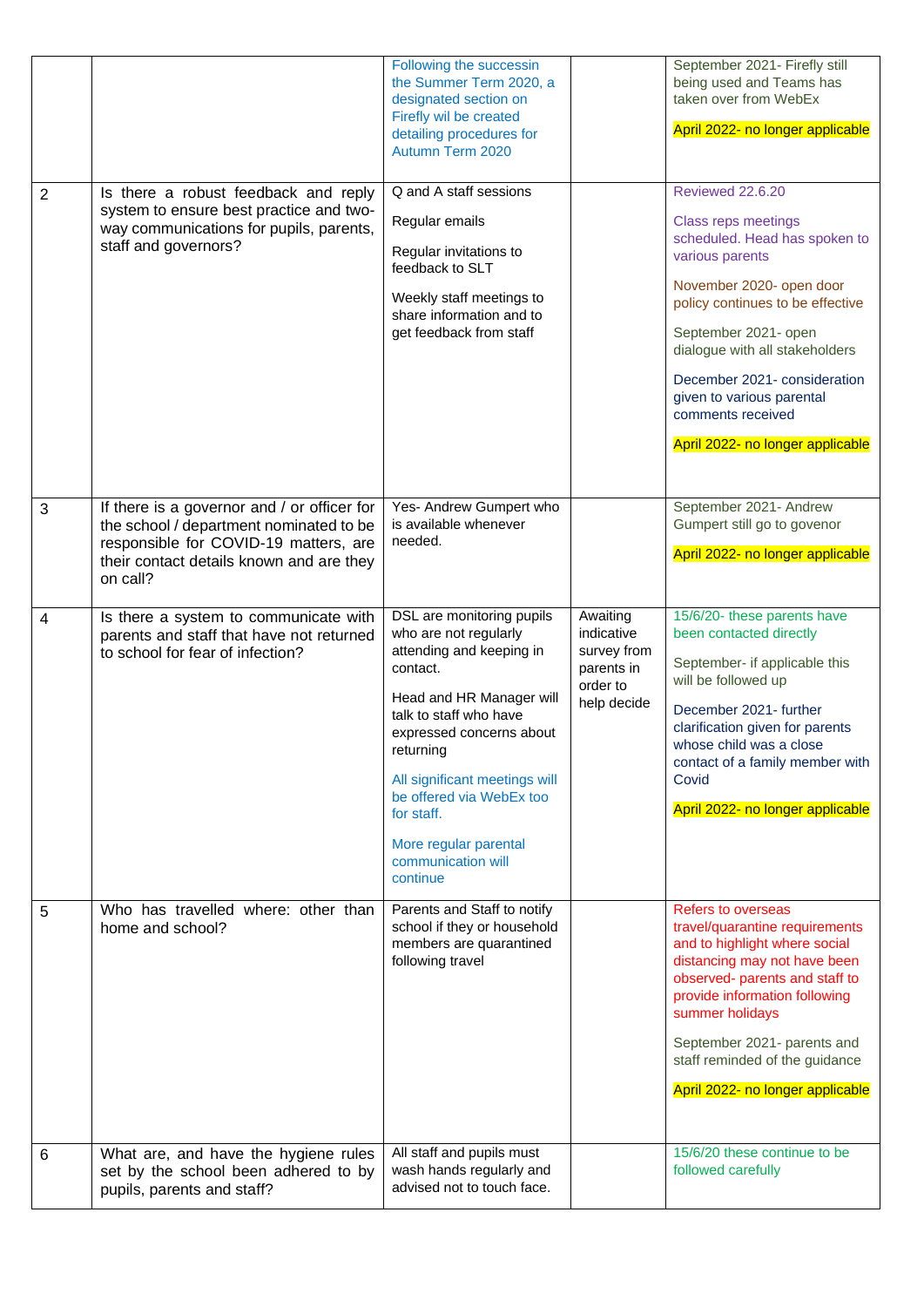|                |                                                                                                                   | Coughing and sneezing to<br>be done into a tissue,<br>which is then binned and<br>hands washed. If this is not<br>avail, this to be done into<br>elbows.<br>Comprehensive cleaning<br>regime as detailed<br>elsewhere                           |                                                                                                                | Reviewed 22.6.20 yes-<br>reminded parents on 19.6.20<br>Second half of Autumn term<br>2020 new guidelines issued to<br>staff about expected use of<br>facemasks in indoor communal<br>areas. Year 7 and 8 boys also<br>have the same expectations<br>January 2021- schedule of<br>handwashing for children in<br>school<br>September- handwashing<br>schedule to restart<br>December 2021- handwashing<br>regime continues as does<br>proper ventilation in classrooms<br>April 2022- ensuring adeqaute<br>ventilation and regular<br>handwashing still in force. In<br>addition children with a<br>temperature, diarrhoea and<br>vomitting not allowed in schoo. |
|----------------|-------------------------------------------------------------------------------------------------------------------|-------------------------------------------------------------------------------------------------------------------------------------------------------------------------------------------------------------------------------------------------|----------------------------------------------------------------------------------------------------------------|-------------------------------------------------------------------------------------------------------------------------------------------------------------------------------------------------------------------------------------------------------------------------------------------------------------------------------------------------------------------------------------------------------------------------------------------------------------------------------------------------------------------------------------------------------------------------------------------------------------------------------------------------------------------|
| $\overline{7}$ | Are all staff trained and regularly<br>updated in COVID-19 symptoms, SD<br>and how these rules apply to teaching? | Staff trained on this during<br>inset day on Friday 22nd<br>May<br>14/7/20- this will be part of<br>the inset programme<br>before the start of the<br>Autumn Term.                                                                              |                                                                                                                | 15/6/20 second staff training<br>day on 19/6/20 for next batch of<br>returning staff<br>Reviewed 22.6.20- detailed<br>email for all remaining staff will<br>be sent<br>September 2021- inset day<br>message given<br>April 2022- no longer applicable                                                                                                                                                                                                                                                                                                                                                                                                             |
| 8              | Is school transport operating to reflect<br>SD, hygiene,<br>PPE<br>and<br>cleaning<br>arrangements?               | No school transport for the<br>rest of the academic year.<br>14/7/20- from September<br>2020, this will be in place<br>including PPE for drivers<br>and masks for children who<br>are 11+. Minubuses will be<br>cleaned following each<br>ride. |                                                                                                                | November 2020- school<br>transport continues to be used<br>safely<br>September 2021- school<br>transport running as per<br>guidance<br>April 2022- no longer applicable                                                                                                                                                                                                                                                                                                                                                                                                                                                                                           |
| 9              | How is registration throughout the day<br>managed including temperature / health<br>checks?                       | Registration twice a day as<br>normal.<br>Children asked at<br>registration how they are<br>feeling<br>Temperature checks will<br>only be done is a child<br>says that they are feeling ill<br>or an adults suspects that<br>the may be.        | <b>Teachers</b><br>will check<br>with parents<br>at drop off<br>or pick up<br>how their<br>child is<br>feeling |                                                                                                                                                                                                                                                                                                                                                                                                                                                                                                                                                                                                                                                                   |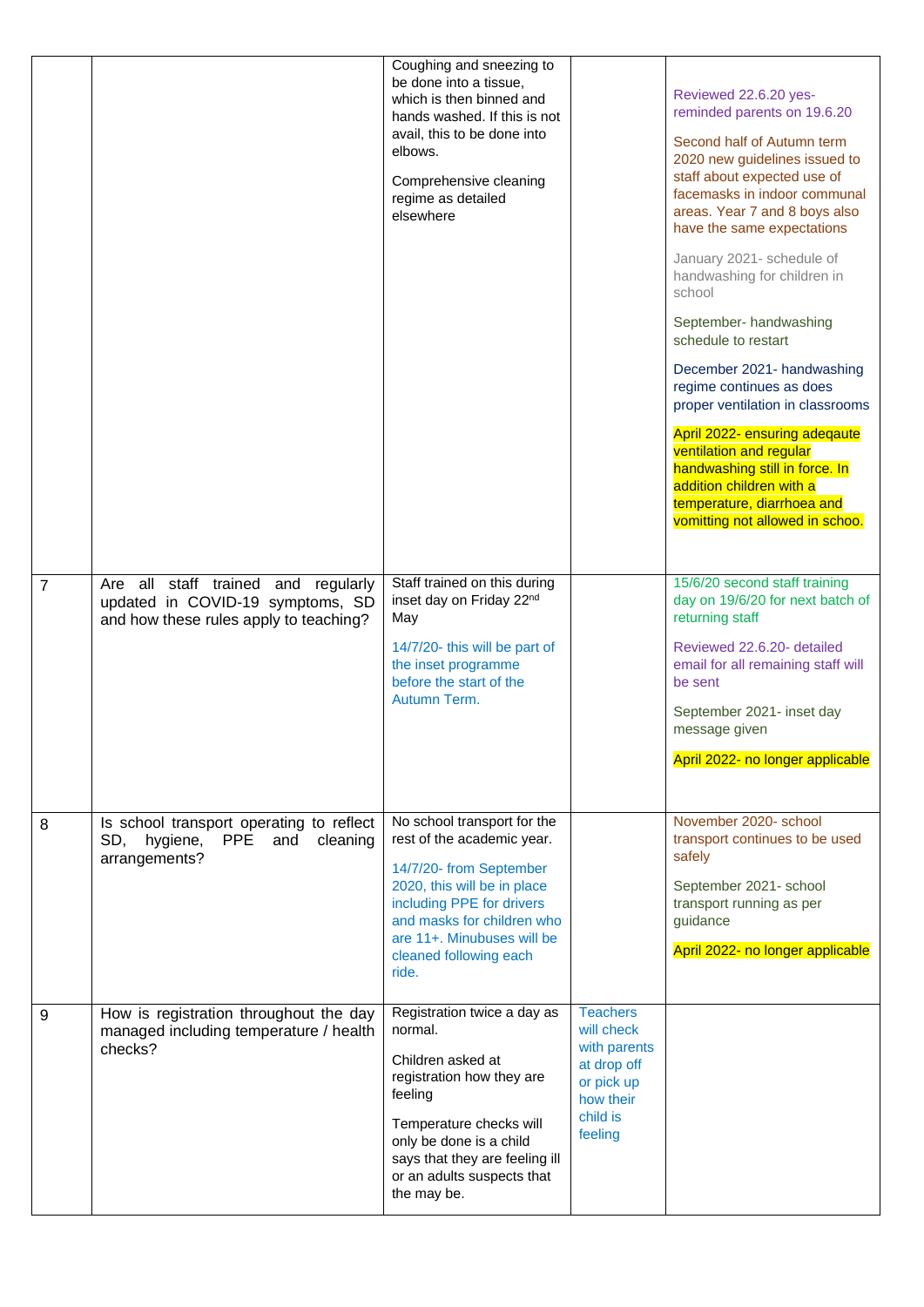| 10 | Are transit spaces (corridors), social<br>zones (car parks, common rooms,<br>playgrounds) configured to SD rules?              | Signage for one way<br>systems to be displayed<br>together with signage for<br>keep your distance and no<br>entry<br>Staggered break times-<br>Prep playground split into<br>zones<br>Staff rooms to have strict<br>maximum limit on them<br>and extra furniture to be<br>removed.                                                                                                                                                                                                                                                  | 15/6/20 all working well and will<br>be adapted to welcome one<br>more year group.<br>Reviewed 22.6.20- yes using<br>the space as well as requited<br>and bubbles are being kept<br>separate aside form occasional<br>transitions which are inevitable<br>14/7/20- this has been<br>reviewed in preparation for<br>September 2020<br>November 2020- social<br>distancing expectations<br>reinforced<br>September 2021-SD<br>restrictions relaxed but staff<br>reminded that it is one of the<br>most effective ways of<br>minimising transmission<br>April 2022- no longer applicable |
|----|--------------------------------------------------------------------------------------------------------------------------------|-------------------------------------------------------------------------------------------------------------------------------------------------------------------------------------------------------------------------------------------------------------------------------------------------------------------------------------------------------------------------------------------------------------------------------------------------------------------------------------------------------------------------------------|---------------------------------------------------------------------------------------------------------------------------------------------------------------------------------------------------------------------------------------------------------------------------------------------------------------------------------------------------------------------------------------------------------------------------------------------------------------------------------------------------------------------------------------------------------------------------------------|
| 11 | learning<br>and<br>Are<br>games<br>spaces<br>configured to SD rules?                                                           | Yes- playground in zones,<br>Dining Hall with reduced<br>capacity and re-<br>confugured. Pre-Prep<br>classrooms have a<br>reduced number of<br>resources in and all soft<br>furnishings and toys have<br>been removed. Prep<br>classrooms have all<br>unnecessary furniture<br>removed and desks<br>spaced as far apart as<br>possible. Largest Prep<br>classrooms being used.<br><b>From September</b><br>2020, most classrooms<br>have to be used but all will<br>have desks as far apart as<br>possible and facing the<br>front. | Information will be given to staff<br>on the inset days in Autumn<br>2020<br>September 2021- not required<br>April 2022- no longer applicable                                                                                                                                                                                                                                                                                                                                                                                                                                         |
| 12 | Are different age groups catered for in<br>terms of timetabling, length of the school<br>day and exposure to other age groups. | The new timetables reflect<br>these expectations                                                                                                                                                                                                                                                                                                                                                                                                                                                                                    | 15/6/20 Year 5 group returning<br>will focus on the core subjects.<br>January 2021- remote learning<br>timetable takes age into<br>account<br>April 2022- no longer applicable                                                                                                                                                                                                                                                                                                                                                                                                        |
| 13 | Is there a system in place to deal with<br>bereavements,<br>trauma,<br>anxiety,<br>behavioural issues?                         | PSHE is a fundamental<br>part of the new timetable<br>and will be taught daily.<br>This to include plenty of<br>time for children to talk<br>about their feelings.                                                                                                                                                                                                                                                                                                                                                                  | November 2020- Wellbeing<br>Coordinator has started<br>working with groups and<br>individual children.                                                                                                                                                                                                                                                                                                                                                                                                                                                                                |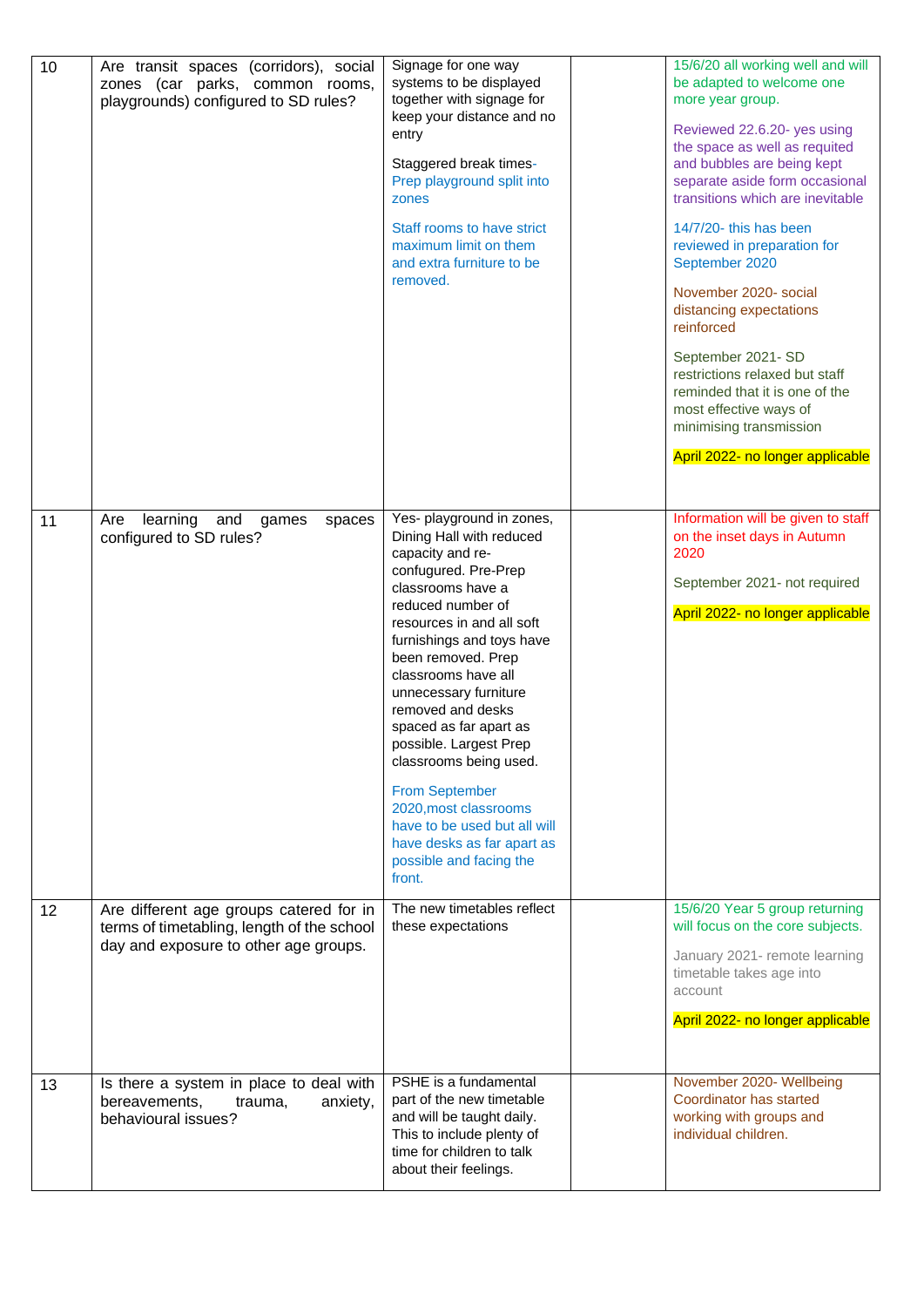|  |  | September 2021- Wellbeing<br>Coordinator now permanent<br>member of staff |
|--|--|---------------------------------------------------------------------------|
|  |  |                                                                           |

# **Pupil and Staff - Safety Risk Assessment in the COVID-19 Environment**

|                | <b>Risk</b>                                                                                                                                | <b>Control Measures</b>                                                                                                                                                                                                                                                                                                         | <b>Outcome</b>                                  | Remarks / Re-<br>assessment                                                                                                                                                                                                                                                                                                                                                                                          |
|----------------|--------------------------------------------------------------------------------------------------------------------------------------------|---------------------------------------------------------------------------------------------------------------------------------------------------------------------------------------------------------------------------------------------------------------------------------------------------------------------------------|-------------------------------------------------|----------------------------------------------------------------------------------------------------------------------------------------------------------------------------------------------------------------------------------------------------------------------------------------------------------------------------------------------------------------------------------------------------------------------|
| 1              | Have safeguarding, code or practice,<br>and staff handbook policies been<br>updated, regularly reviewed and shared?                        | We have created a<br>comprehensive<br>Safeguarding Appendix to<br>supplement the<br>Safeguarding policy. This<br>has been shared with staff<br>and governors and is on<br>the school website                                                                                                                                    | Staff are aware<br>of their<br>responsibilities | September 2021-<br>safeguarding update for<br>all staff and updated<br>policy and KCSIE shared.<br>April 2022- safeguarding<br>training on inset                                                                                                                                                                                                                                                                     |
| $\overline{2}$ | Is the DSL and ADSL easily contacted<br>and their contact information known to<br>all?                                                     | Yes this is widely published                                                                                                                                                                                                                                                                                                    |                                                 |                                                                                                                                                                                                                                                                                                                                                                                                                      |
| $\mathbf{3}$   | Is there a COVID-19 specific policy that<br>medical<br>includes<br>responses,<br>SD,<br>teaching, socialising, feeding, well-being<br>etc? | The Appendix to the<br>Safeguarding policy<br>includes this information                                                                                                                                                                                                                                                         |                                                 | This was reviewed in August<br>2020<br>April 2022- no longer<br>applicable                                                                                                                                                                                                                                                                                                                                           |
| $\overline{4}$ | Are class sizes reduced and kept<br>together in their "bubble" (minimising<br>contact with others) and<br>properly<br>supervised?          | Plans for return to school<br>include reduced classes of<br>a max of 15.                                                                                                                                                                                                                                                        |                                                 | 15/6/20 this will again be<br>the case in Year 5<br>Reviewed 22.6.20- returning<br>classes will be a maximum<br>of 10 per group<br>July - Autumn term bubbles<br>will be in year groups (max<br>63 pupils). Year 7 and 8 will<br>be one bubble (40 pupils)<br>January 2021- children on-<br>site in small groups in<br>different locations<br>September 2021- not<br>required<br>April 2022- no longer<br>applicable |
| 5              | Should the needs of each age group and<br>class be considered separately in terms<br>of support, activities and facilities?                | Reception and Year 1 may<br>need more support. Some<br>suggestions that each<br>class/bubble will have their<br>own box of toys and<br>equipment. No sharing to<br>avoid cross-contamination.<br>Year 6 is a transition year<br>and will be given more<br>project work and activities<br>for their last half term in<br>school. |                                                 | April 2022- no longer<br>applicable                                                                                                                                                                                                                                                                                                                                                                                  |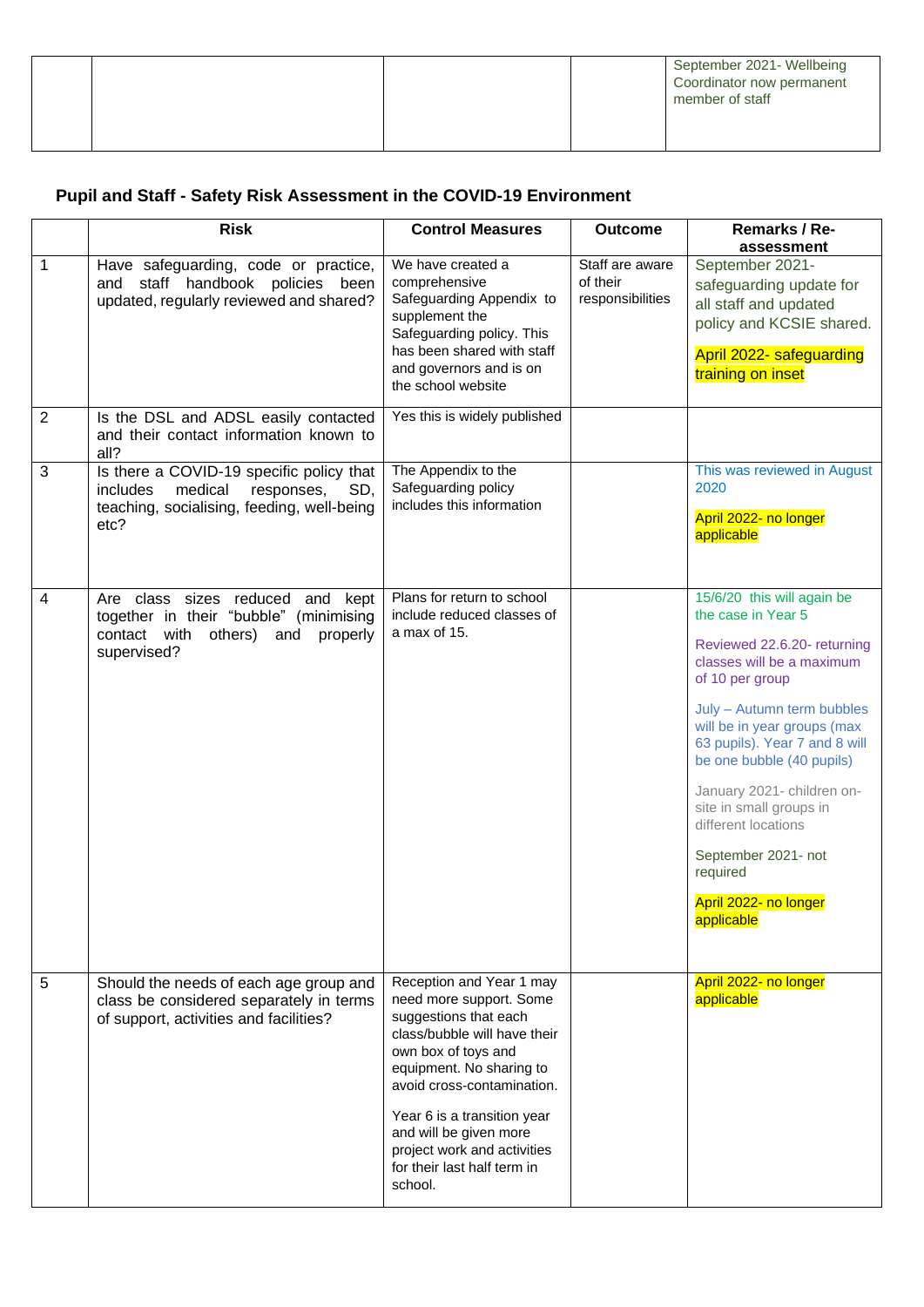| $\,6$          | Are staff having sufficient down time /<br>rest during the working day / week?                                                          | Awaiting full results of staff<br>wellbeing survey                                                                    | December<br>2020-there is<br>no doubt that<br>staff have found<br>this term<br>challenging.<br>The SLT have<br>listened and<br>have tried to<br>help as<br>required. | January 2021- remote<br>learning timetable has been<br>set up to try to achieve a<br>balance.<br>September 2021- school<br>timetable will make it easier<br>for staff as children move to<br>them.<br>December 2021- opportunity<br>for staff to socialise at the<br>end of term well received<br>and good for the wellbeing |
|----------------|-----------------------------------------------------------------------------------------------------------------------------------------|-----------------------------------------------------------------------------------------------------------------------|----------------------------------------------------------------------------------------------------------------------------------------------------------------------|------------------------------------------------------------------------------------------------------------------------------------------------------------------------------------------------------------------------------------------------------------------------------------------------------------------------------|
| $\overline{7}$ | How are new staff and pupils inducted<br>and has the registration and recruit<br>been<br>adapted to<br>process<br>ensure<br>compliance? | No new staff of pupils are<br>part of the returning group                                                             |                                                                                                                                                                      | <b>New staff induction Alka</b><br>New parents to be given the<br>same information<br>January 2021- new routines<br>mentioned to all staff at<br>inset<br>September 2021- revised<br>induction programme for<br>new staff rolled out                                                                                         |
| 8              | Are sporting, play and SD rules clear to<br>staff and pupils?                                                                           | Yes- full details shared with<br>staff on 22 <sup>nd</sup> May and will<br>be with pupils on their first<br>day back. |                                                                                                                                                                      | 15/6/20 adaped PE and<br>playground games in place<br>Reviewed 22.6.20- this is<br>continually discussed with<br>staff<br>January 2021- HoD Sport<br>has reviewed this.<br>September 2021- not<br>required<br>April 2022- no longer<br>applicable                                                                            |
| 9              | Are drama, dance and music activities<br>applying SD rules?                                                                             | Yes                                                                                                                   |                                                                                                                                                                      | January 2021- specific<br>sections of new guidance<br>adhered to.<br>May 17- realxation of<br>restrictions allow for<br>planned end of term events<br>including parents. Separate<br>risk assessments created for<br>these.<br>September 2021- not<br>required<br>April 2022- no longer<br>applicable                        |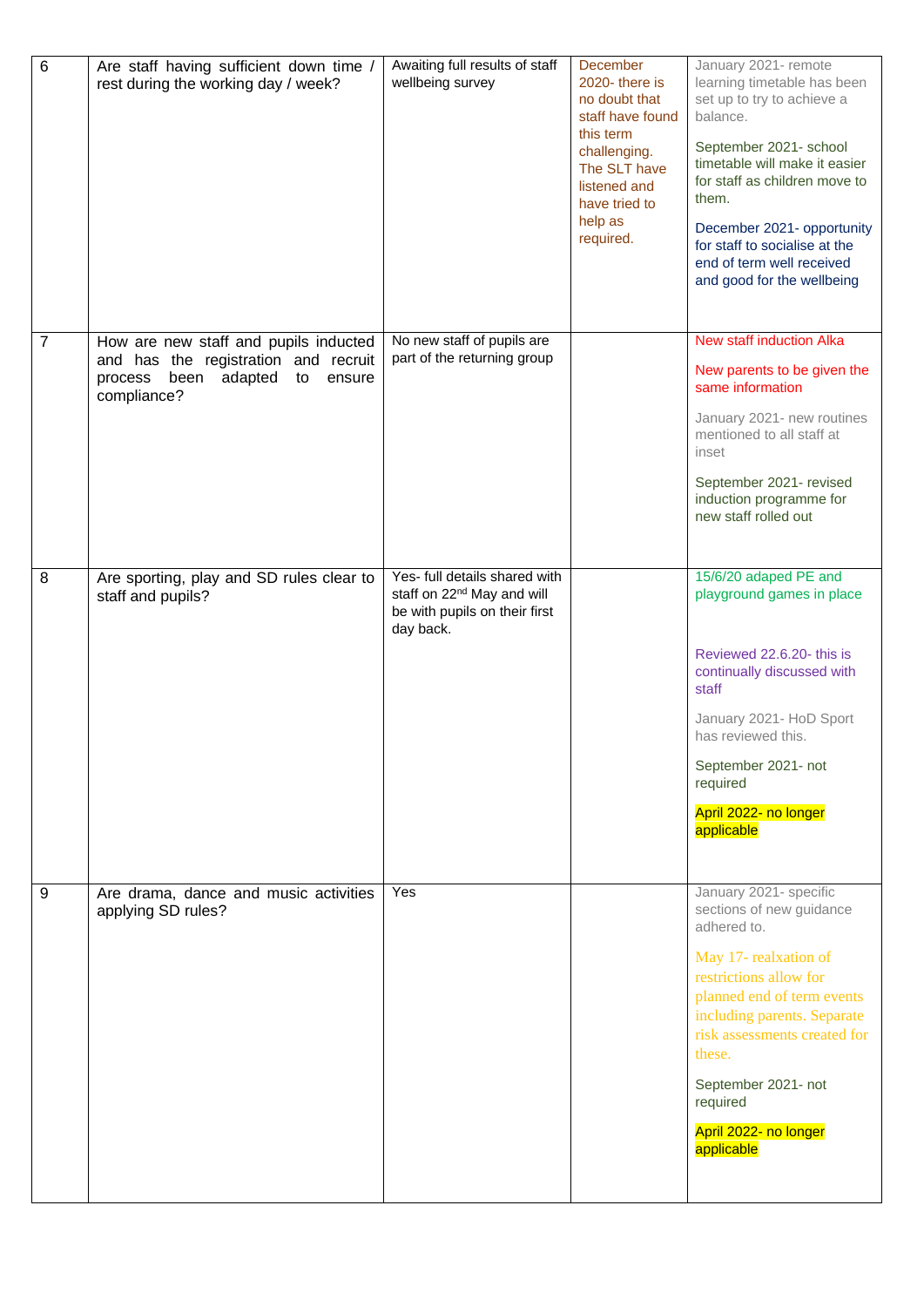| 10 | How are staff meetings and staff rooms<br>regulated in terms of space, equipments,<br>resources (copiers, kettles, biscuits etc)<br>timings, SD and purpose? | Staff meeting are being<br>held via WebEx<br>Refreshments will be<br>provided by caterers to<br>avoid use of staffroom<br>kitchens<br>Photocopier is to be used<br>by member of staff at a<br>time and the machine<br>wiped down with alcohol<br>wipe after use. | Autumn term staff kitchens -<br>one person at a time and<br>surfaces cleaned after each<br>use by that person<br>Staff room numbers limited<br>to ensure social distancing<br>to a maximum of<br>4 in Nursery<br>4 in the Prep Prep<br>8 in the Prep<br>Novermber 2020-<br>regulations have been made<br>even more explicit<br>January 2021- staff rooms<br>only accesible for hot drinks<br>December 2021- all large<br>staff meetings have returned<br>to being online<br>April 2022- no longer<br>applicable       |
|----|--------------------------------------------------------------------------------------------------------------------------------------------------------------|------------------------------------------------------------------------------------------------------------------------------------------------------------------------------------------------------------------------------------------------------------------|-----------------------------------------------------------------------------------------------------------------------------------------------------------------------------------------------------------------------------------------------------------------------------------------------------------------------------------------------------------------------------------------------------------------------------------------------------------------------------------------------------------------------|
| 11 | Are drop-off and pick-up procedures,<br>in/out routes shared, understood and<br>applied?                                                                     | Parents will be informed of<br>drop off and pick-up times<br>for their child and their<br>specific points of access.<br>No parents will be allowed<br>in the school building and<br>must drop off outside.                                                       | 15/6/20 Year 5 will have<br>their own drop off and pick<br>up time.<br>Reviewed 22.6.20- new<br>groups again have their own<br>slots- parents reminded of<br>their reponsibilities<br>End of September 2020-<br>use of more exit points to<br>help avoid overcrowding.<br>Also siblingf collection to<br>avoid lots of parents waiting<br>around.<br>Children in-school have<br>separate pick-up and drop-<br>off locations<br>September 2021- revised<br>procedures shared with<br>parents and monitored by<br>staff |
| 12 | Are transit spaces (corridors), social<br>zones (common rooms / playgrounds)<br>configured to SD rules?                                                      | Children in Prep will be<br>given a section in the<br>Playground and will be<br>supervised in that area.<br>Classrooms for Year 6 are<br>spread out so that there is<br>minimal contact. Break and<br>lunch times will be                                        | September 2021- not<br>required<br>April 2022- no longer<br>applicable                                                                                                                                                                                                                                                                                                                                                                                                                                                |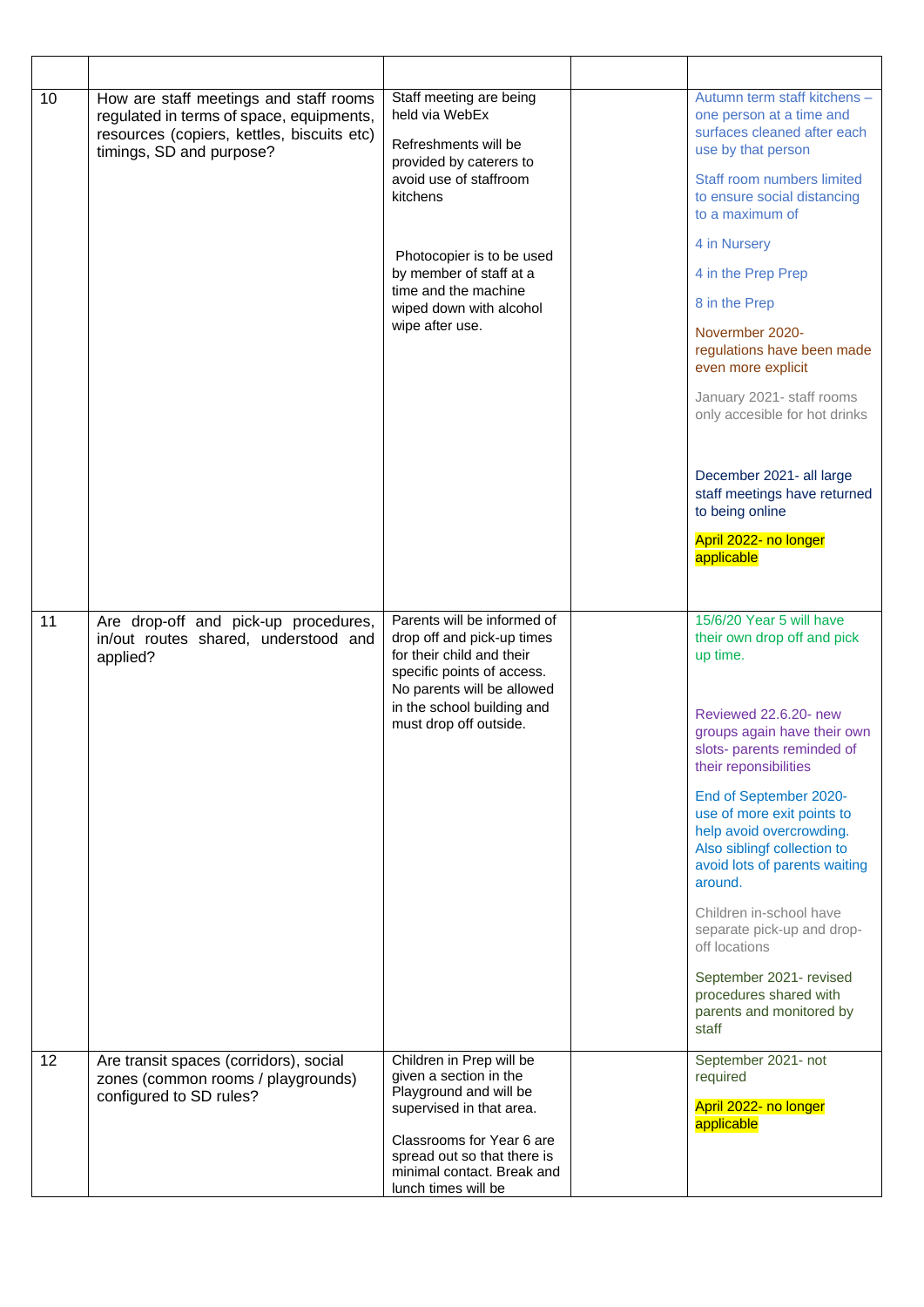| 13 | Do classrooms reflect SD layout, PPE,<br>screening and regular cleaning rules?              | staggered to minimise<br>contact.<br>Children using different<br>exits and entrances to the<br>building to avoid accidental<br>overlap<br>Cleaning method<br>statement<br>No PPE screening in<br>classsrooms<br>Limited SD achieved by<br>reduced occupancy<br>Autumn term normal<br>occupancy with all desks<br>facing in one direction | November 2020- following<br>positive case in school,<br>additional advice given to<br>teachers about how to<br>effectively distance at front<br>of class<br>January 2021- children of<br>key workers distanced as<br>well as possible- facing<br>forward in KS 2 and 3<br>September 2021- not<br>required<br>April 2022- no longer<br>applicable |
|----|---------------------------------------------------------------------------------------------|------------------------------------------------------------------------------------------------------------------------------------------------------------------------------------------------------------------------------------------------------------------------------------------------------------------------------------------|--------------------------------------------------------------------------------------------------------------------------------------------------------------------------------------------------------------------------------------------------------------------------------------------------------------------------------------------------|
| 14 | Have unnecessary items been removed<br>from classrooms and other learning<br>environments?  | Items will be moved into<br>storage or other<br>classrooms.<br>Autumn - Surplus<br>resources and furniture to<br>be removed but all<br>resouces should be<br>available to deliver the full<br>curricullum                                                                                                                                | 15/6/20 for Year 5 rooms,<br>this will be done on 19/6/20<br>Reviewed 22.6.20- this will<br>be done prior to next arrival<br>September 2021- not<br>required<br>April 2022- no longer<br>applicable                                                                                                                                              |
| 15 | Are soft furnishings, soft toys and toys<br>that are hard to clean been removed?            | Yes                                                                                                                                                                                                                                                                                                                                      | This needs to be done on<br>the Inset day<br>Autumn term - no longer<br>necessary but resourecs<br>without curriculum value<br>should be removed<br>April 2022- no longer<br>applicable                                                                                                                                                          |
| 16 | Can staff manage, whilst in the transition<br>phase, both in school and remote<br>learning? | We have set up what we<br>feel will be a manageable<br>schedule and this will be<br>regularly reviewed                                                                                                                                                                                                                                   | Autumn Term 2020- various<br>children and classes at<br>home and self-isolating-<br>teachers taught hybrid<br>methos effectively.<br>September 2021- not<br>required<br>April 2022- no longer<br>applicable                                                                                                                                      |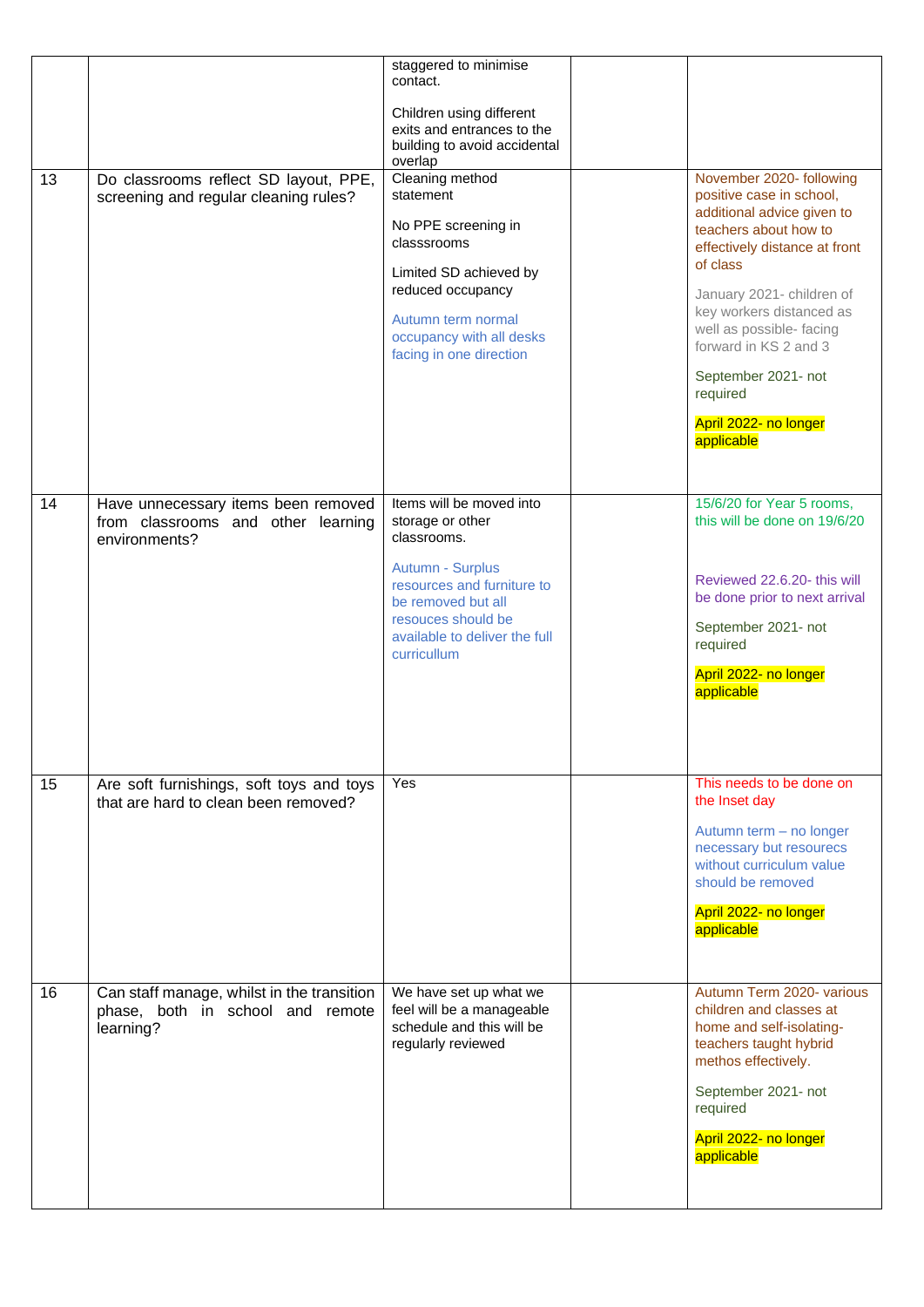| 17 | Are assemblies, break times, drop-off<br>and collection times sufficiently well<br>staggered?                             | Yes                                                                                                                                                                                                                              | This will be reviewed after<br>day one and then<br>subsequently. Changes<br>made immediately as<br>needed.<br>Autumn term - assemblies<br>will be in year groups<br>January 2021- playground<br>split up into zones. Diiferent<br>entrances for drop-off and<br>pick-up<br>September 2021- not<br>required<br>December 2021-<br>assemblies continue to<br>happen in person but with<br>adequate ventilation<br>April 2022- no longer<br>applicable |
|----|---------------------------------------------------------------------------------------------------------------------------|----------------------------------------------------------------------------------------------------------------------------------------------------------------------------------------------------------------------------------|----------------------------------------------------------------------------------------------------------------------------------------------------------------------------------------------------------------------------------------------------------------------------------------------------------------------------------------------------------------------------------------------------------------------------------------------------|
| 18 | Are meal times de-conflicted, reflecting<br>SD in the servery and dining hall whilst<br>providing sufficient nourishment? | Lunch breaks will be<br>staggered. One group each<br>day will be served a<br>packed lunch to be eaten<br>in the playground.<br>Autumn term arrangements<br>with year group bubbles<br>and cleaning between<br>sittings           | 15/6/20 Year 5 will have<br>packed lunch in classrooms<br>as dining areas are already<br>fully utilised<br>Reviewed 22.6.20- final<br>phase will not eat in school-<br>capacity issues.<br>November 2020- additional<br>servery created in Hall to<br>allow for better timing and<br>distancing<br>January 2021- groups of<br>children and staff kept apart<br>September 2021- not<br>required<br>April 2022- no longer<br>applicable              |
| 19 | What are the risks of providing breakfast<br>and after school clubs?                                                      | Breakfast and ASC will not<br>be offered for pupils in<br>returning year groups<br>Autumn term after school<br>clubs will resume.<br>Registers will be kept and<br>some clubs will be<br>restricted to particular year<br>groups | Reviewed 22.6.20- none<br>available<br>January 2021- afterschool<br>care for keyworker children<br>available as a separate<br>bubble<br>September 2021- risks<br>acceptable in line with more<br>general school guidance                                                                                                                                                                                                                           |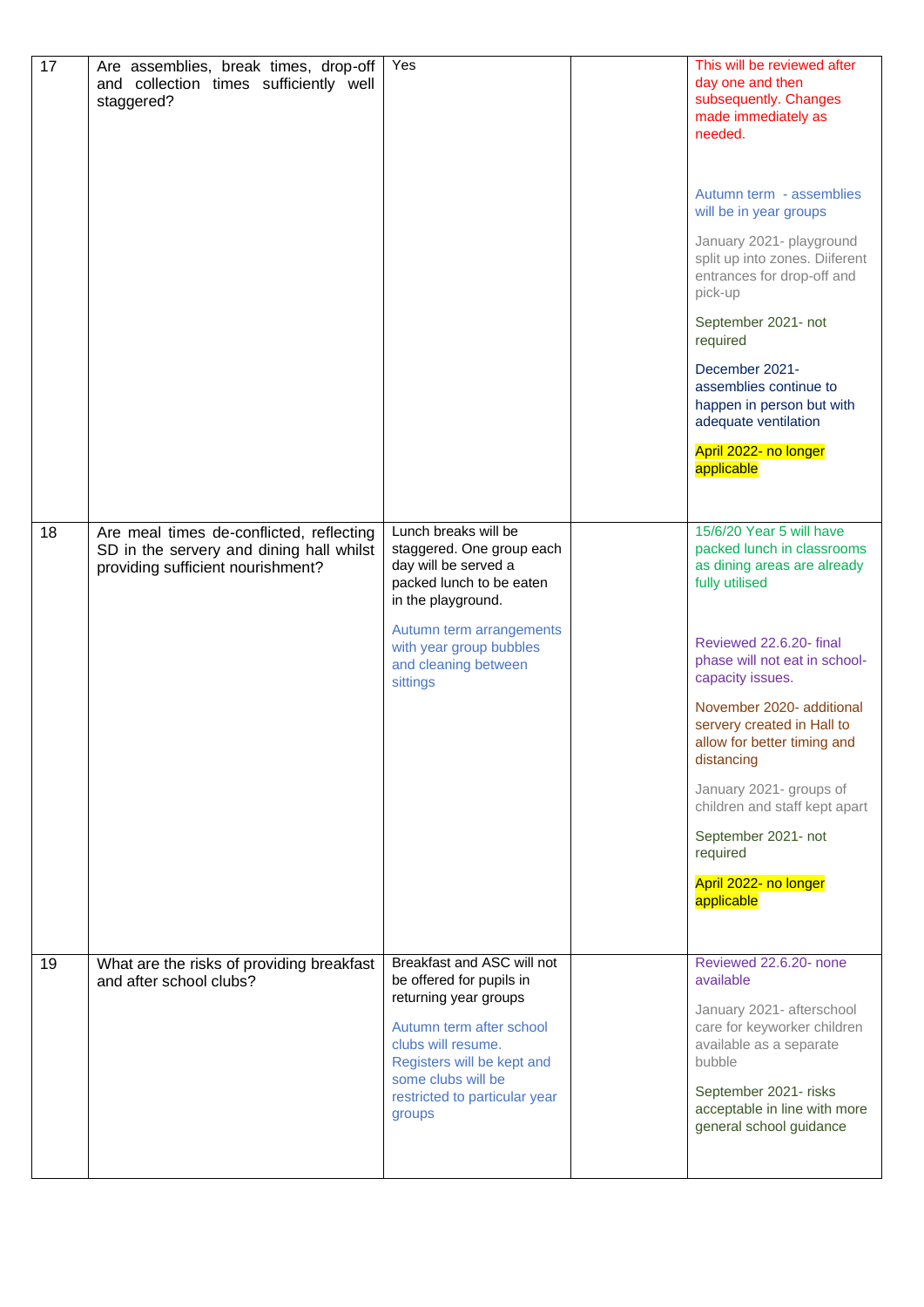| 20 | What vulnerable staff and children are in<br>school / home, is medical advice being<br>followed<br>they<br>properly<br>and<br>are<br>supported? | All staff have been asked<br>to inform school if they are<br>vulnerable or live with<br>someone who is<br>vulnerable.<br>Children in vulnerable | 15/6/20 no vulnerable staff<br>members are coming back<br>to school<br>Reviewed 22.6.20- no                                                                                                                                                                       |
|----|-------------------------------------------------------------------------------------------------------------------------------------------------|-------------------------------------------------------------------------------------------------------------------------------------------------|-------------------------------------------------------------------------------------------------------------------------------------------------------------------------------------------------------------------------------------------------------------------|
|    |                                                                                                                                                 | category (or have a family<br>member who is) will still be<br>able access the remote<br>offering                                                | vulnerable staff will return<br>Autumn term - all staff to<br>return. Staff with concerns<br>will be encouraged to<br>discuss these and resonable<br>adjustments made.                                                                                            |
|    |                                                                                                                                                 |                                                                                                                                                 | November 2020- all staff<br>and children can attend<br>school. Admin staff who can<br>work from home<br>encoruraged to do so.                                                                                                                                     |
|    |                                                                                                                                                 |                                                                                                                                                 | January 2021- childreh with<br>EHCPs have their one-to-<br>one support in school with<br>them.                                                                                                                                                                    |
|    |                                                                                                                                                 |                                                                                                                                                 | September 2021- action<br>plans for all vulnernable<br>staff (included a pregnant<br>staff member over 28<br>weeks) in place                                                                                                                                      |
|    |                                                                                                                                                 |                                                                                                                                                 | December 2021- all main<br>considerations for<br>vulnerable staff removed<br>beyond what is provided<br>more generally as part of<br>our normal health and safety<br>procedures. Risk<br>assessments carried out for<br>individual staff members<br>when required |
| 21 | Is pupil and staff mental health and<br>wellbeing properly<br>considered<br>with<br>individual<br>identified<br>needs<br>and<br>supported?      | Deputy Heads are<br>speaking with staff<br>regularly and they have<br>been given details of<br><b>Education Support</b><br>partnership.         | Autumn Term 2020- this is<br>reviewed regularly at weekly<br>SLT meetings and staff who<br>need support are being<br>reached out to.                                                                                                                              |
|    |                                                                                                                                                 |                                                                                                                                                 | During remote learning<br>period, regular check-in with<br>staff will happen.                                                                                                                                                                                     |
|    |                                                                                                                                                 |                                                                                                                                                 | September 2021- focus for<br>academic year is on<br>supporting staff. Pupil<br>wellbeing will be assessed<br>on return to school.                                                                                                                                 |
| 22 | Where activities have been re-scheduled<br>is SD working and are the timings<br>sufficient?                                                     | We will take stock after the<br>first day of return to school<br>and at regular intervals<br>thereafter.                                        | October 2020- choir and<br>music ensembles starting<br>back up in year groups.                                                                                                                                                                                    |
|    |                                                                                                                                                 | Staff members to let us<br>know immediately of any<br>concerns.                                                                                 | Children in school are<br>separated effectively<br>September 2021- not<br>required                                                                                                                                                                                |
|    |                                                                                                                                                 |                                                                                                                                                 |                                                                                                                                                                                                                                                                   |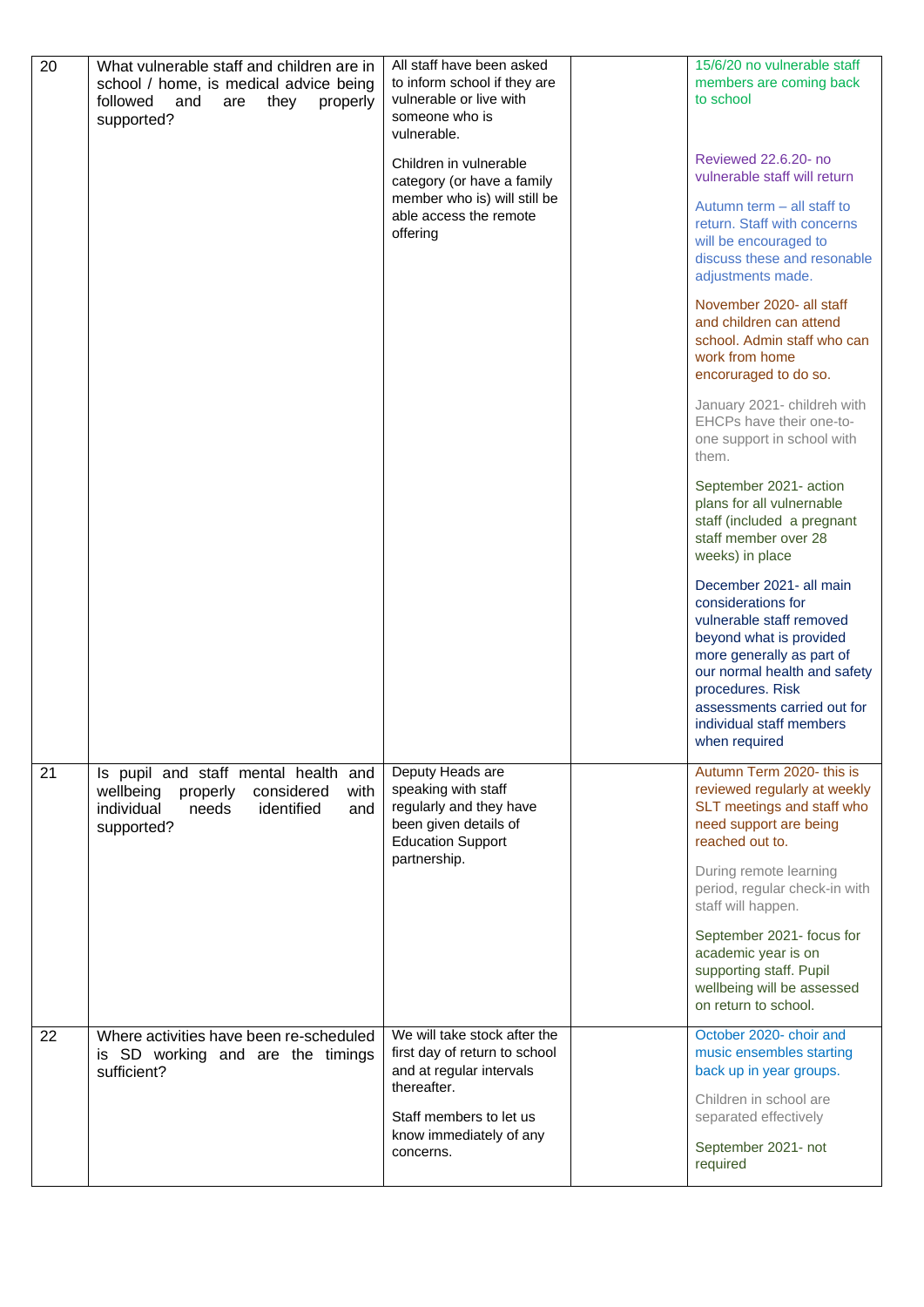|  |  | April 2022- no longer<br><u> 1989 - Johann Stein, marwolaethau a bhann an t-Amhain an t-Amhain an t-Amhain an t-Amhain an t-Amhain an t-Amh</u><br>applicable |
|--|--|---------------------------------------------------------------------------------------------------------------------------------------------------------------|
|  |  |                                                                                                                                                               |

### **Medical Risk Assessment in the COVID-19 Environment**

|                | <b>Risk</b>                                                                                                                                                 | <b>Control Measures</b>                                                               | <b>Outcome</b> | <b>Remarks / Re-assessment</b>                                                                                                                |
|----------------|-------------------------------------------------------------------------------------------------------------------------------------------------------------|---------------------------------------------------------------------------------------|----------------|-----------------------------------------------------------------------------------------------------------------------------------------------|
| 1              | Is the science of risk understood e.g. less<br>severe symptoms in adults, younger<br>children less likely to become unwell,<br>small class sizes will help? | Class groups of 15 or less<br>and will stay with their<br>allocated adult supervisors |                | 15/6/20 to be discussed at<br>training day on 19/6/20                                                                                         |
|                |                                                                                                                                                             | Autumn term - bubble<br>sizes will be year groups<br>(up to 63 pupils) and year       |                | Reviewed 22.6.20- to be sent<br>via email                                                                                                     |
|                |                                                                                                                                                             | 7/8 will be one bubble (40<br>pupils)                                                 |                | Reviewed again November<br>2020                                                                                                               |
|                |                                                                                                                                                             |                                                                                       |                | Reviewed January 2021 and<br>based on this, testing is now<br>taking place for secondary<br>aged pupils and staff (see<br>separate RA below). |
|                |                                                                                                                                                             |                                                                                       |                | September 2021- discussed at<br>inset                                                                                                         |
|                |                                                                                                                                                             |                                                                                       |                | April 2022- general inset<br>discussion about reducng<br>transmission of infectious<br>diseases.                                              |
| $\overline{2}$ | How effective are the hygiene rules? Is<br>"catch it, bin it, kill it" still publicised and                                                                 | Posters                                                                               |                | 15/6/20 to be discussed at<br>training day on 19/6/20                                                                                         |
|                | applied?                                                                                                                                                    | Extra tissues have been<br>purchased                                                  |                | Reviewed 22.6.20- to be sent<br>via email                                                                                                     |
|                |                                                                                                                                                             |                                                                                       |                | September 2021- discussed at<br>inset                                                                                                         |
|                |                                                                                                                                                             |                                                                                       |                | April 2022- general inset<br>discussion about reducng<br>transmission of infectious<br>diseases.                                              |
| 3              | Is there anyone in addition supervising<br>the normal medical staff?                                                                                        | Will not require additional<br>supervision but will have                              |                | 15/6/20 to be discussed at<br>training day on 19/6/20                                                                                         |
|                |                                                                                                                                                             | support                                                                               |                | Reviewed 22.6.20- to be sent<br>via email                                                                                                     |
|                |                                                                                                                                                             |                                                                                       |                | Autumn Term 2020- Bursar<br>working closely and regularly<br>with first aiders                                                                |
| 4              | Are there sufficient medical staff to deal<br>with temperature testing, isolating<br>suspect COVID-19 cases, and normal                                     | Sick bay staff allocated.<br>Sufficient qualified first<br>aiders on site to provide  |                | Throughout Autumn Term 2020<br>the first aid methods worked<br>well.                                                                          |
|                | medical issues?                                                                                                                                             | first aid in alternative areas<br>if suspected COVID case<br>in sickbay               |                | January 2021- sufficient first<br>aiders still on-site<br>April 2022- no longer applicable                                                    |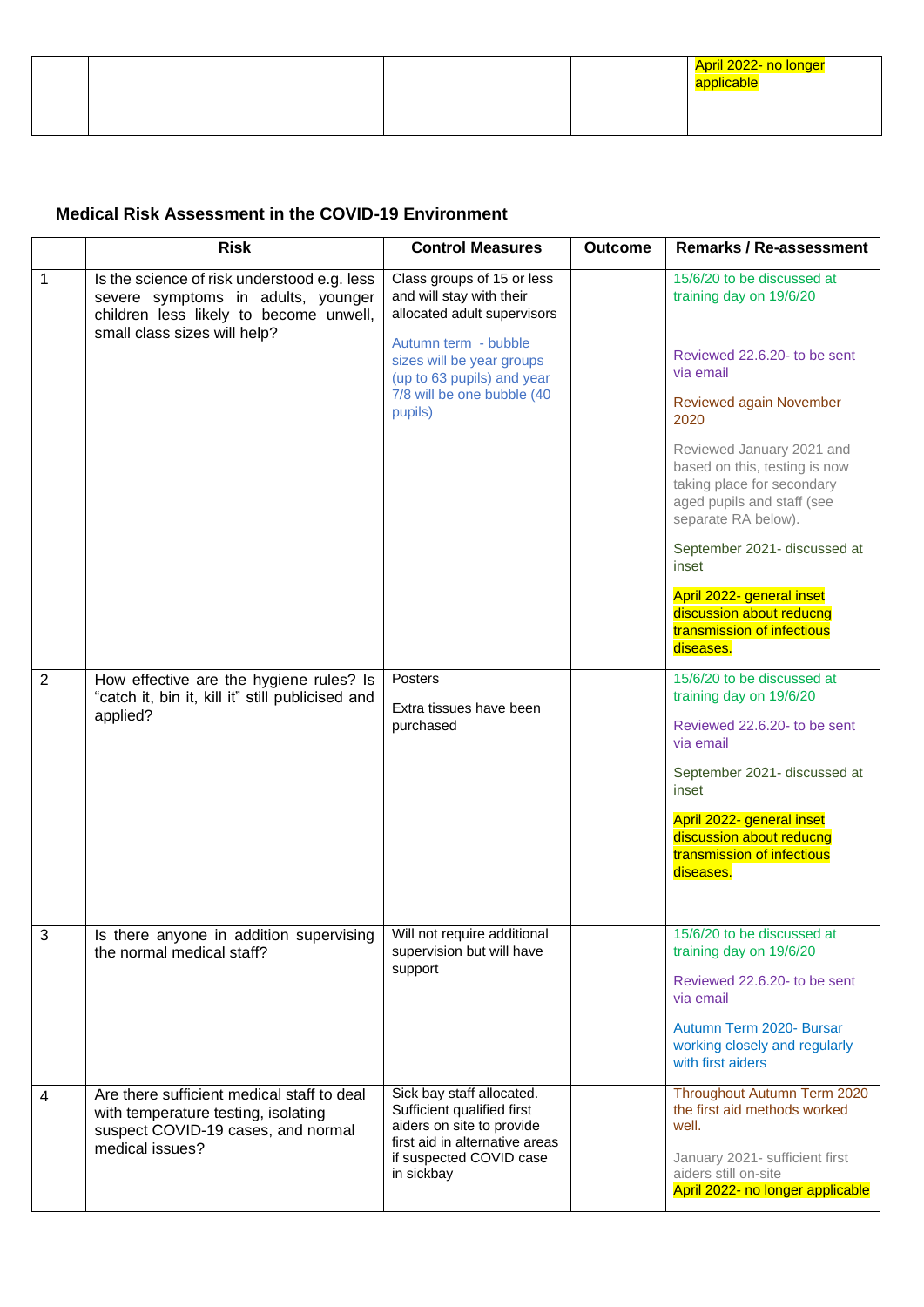| 5              | If temperature testing or taking other<br>precautions that require new equipment,<br>do operators have the appropriate<br>training and has it been recorded? | Infra-red thermometers are<br>available in all first aid<br>rooms if an elevated<br>temperature is suspected<br>in a pupil or member of<br>staff                                                                                                                                                                                              | April 2022- no longer applicable                                                                                                                                                                                                                                                                                                                                                                                                                                                                                                                                                                                                                                                                                                                                                                                 |
|----------------|--------------------------------------------------------------------------------------------------------------------------------------------------------------|-----------------------------------------------------------------------------------------------------------------------------------------------------------------------------------------------------------------------------------------------------------------------------------------------------------------------------------------------|------------------------------------------------------------------------------------------------------------------------------------------------------------------------------------------------------------------------------------------------------------------------------------------------------------------------------------------------------------------------------------------------------------------------------------------------------------------------------------------------------------------------------------------------------------------------------------------------------------------------------------------------------------------------------------------------------------------------------------------------------------------------------------------------------------------|
| 6              | Have medical policy, procedures and<br>appropriate response to spectrum of<br>medical issues been revised and shared?                                        | Revised first aid room<br>procedure                                                                                                                                                                                                                                                                                                           | 15/6/20 to be discussed at<br>training day on 19/6/20<br>Reviewed 22.6.20- to be sent<br>via email<br>January 2021- new guidelines<br>around testing has been sent to<br>staff.<br>April 2022- general inset<br>discussion about reducng<br>transmission of infectious<br>diseases.                                                                                                                                                                                                                                                                                                                                                                                                                                                                                                                              |
| $\overline{7}$ | Are the medical rooms properly<br>equipped?                                                                                                                  | There is additional PPE in<br>the medical rooms and<br>staff have been briefed                                                                                                                                                                                                                                                                | September 2021- well stocked                                                                                                                                                                                                                                                                                                                                                                                                                                                                                                                                                                                                                                                                                                                                                                                     |
| 8              | What has the school decided is the level<br>of PPE required for pupils and staff and<br>are they trained as to their purpose, use,<br>care and disposal?     | No masks for pupils.If<br>masks are worn on arrival<br>they must be removed and<br>place in a plastic bag by<br>the pupil and then they<br>must wash their hands<br>Staff permitted to wear<br>masks if they wish but this<br>will not be provided by the<br>school except in for first<br>aider in the event of a<br>suspected case of COVID | 15/6/20 to be discussed at<br>training day on 19/6/20<br>Reviewed 22.6.20- to be sent<br>via email<br>November 2020- face masks<br>used by Year 7 and 8 boys-<br>instructions on use sent home.<br>Staff also to wear masks in<br>internal communal areas.<br>January 2021- for staff working<br>on-site, facemasks also to be<br>worn in classrooms when in<br>close proximity to children.<br>March 2021 Year 7 and 8 boys<br>to wear masks in classrooms<br>and around school (finished<br>April 2021)<br>September 2021- except for<br>first aiders dealing with a<br>suspected pupil case, PPE is<br>voluntary except for visitors in<br>classrooms who will be asked<br>to wear masks<br>December 2021- staff and Year<br>7 and 8 pupils wearing<br>facemasks indoors.<br>April 2022- no longer applicable |
| 9              | Do the sickness management rules need<br>to be re-stated and the "don't come to<br>work if you are ill" understood.                                          | HR Manager will remind<br>staff of sick absence<br>procedures,                                                                                                                                                                                                                                                                                | This has been emphasised at<br>various times in the Autumn<br>Term.                                                                                                                                                                                                                                                                                                                                                                                                                                                                                                                                                                                                                                                                                                                                              |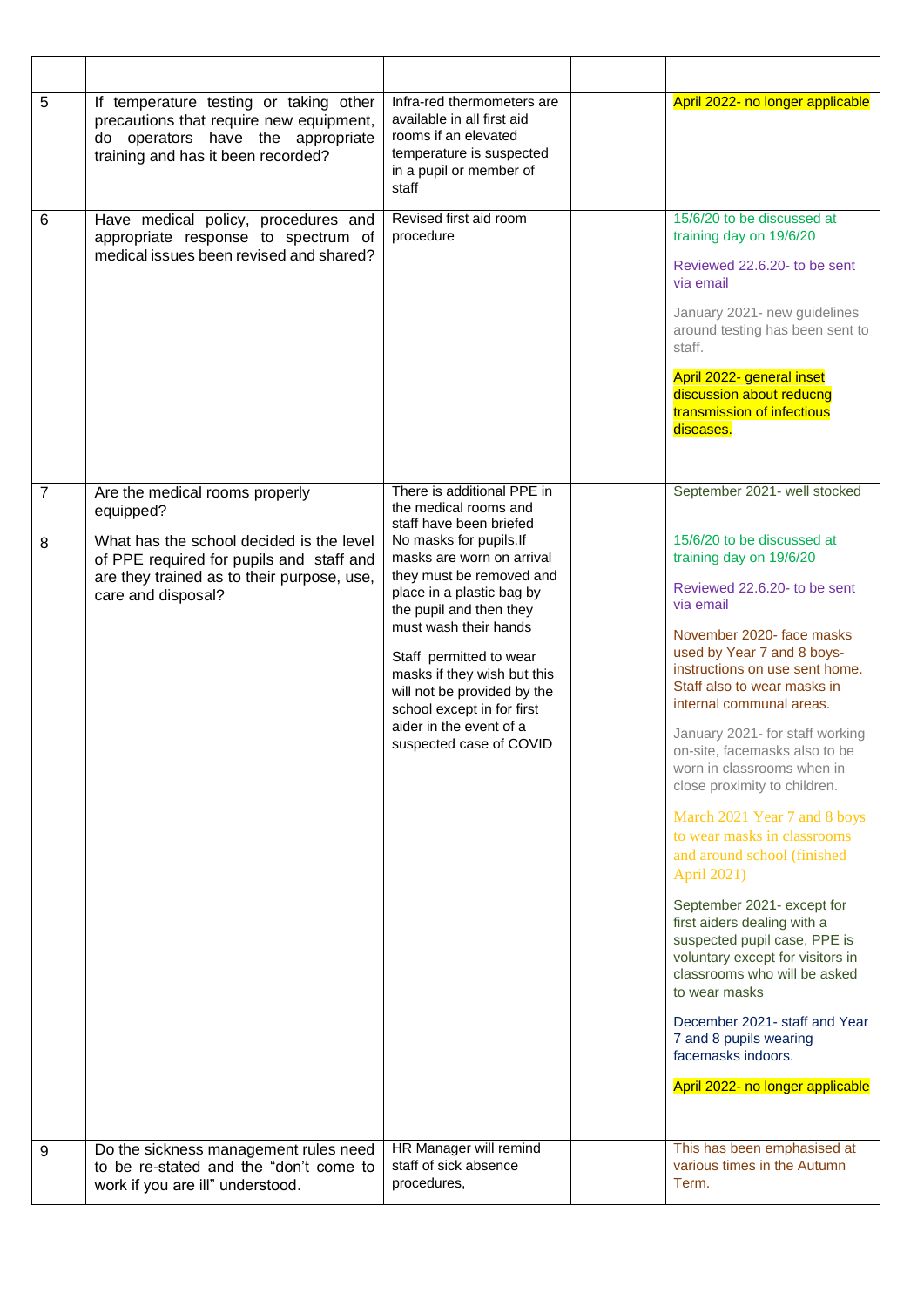|    |                                                                                                            |                                                                                                                                    | September 2021- discussed at<br>inset                                                                                     |
|----|------------------------------------------------------------------------------------------------------------|------------------------------------------------------------------------------------------------------------------------------------|---------------------------------------------------------------------------------------------------------------------------|
|    |                                                                                                            |                                                                                                                                    | April 2022- more general<br>expectations (not specific to<br>Covid) about staff illness and<br>absence dicussed at inset. |
| 10 | As different age groups have different<br>risk profiles is each group (staff and<br>pupils) risk assessed? | This will done through<br>consulation between a<br>member of SLT.                                                                  | September 2020- staff list of<br>vulnerbale and extremely<br>vulnerable                                                   |
|    |                                                                                                            | Arrangements will be<br>amended as necessary                                                                                       | January 2021- email sent to<br>staff to get an up-to-date list                                                            |
|    |                                                                                                            |                                                                                                                                    | September 2021- new rules on<br>this taken into account                                                                   |
|    |                                                                                                            |                                                                                                                                    | April 2022- no longer applicable                                                                                          |
| 11 | Is the school aware of all pre-existing<br>medical conditions?                                             | School has information on<br>all pupils and staff. All staff                                                                       | September 2020- new list for all<br>pupils and staff compiled                                                             |
|    |                                                                                                            | are asked to complete a<br>health questionnaire and<br>have been asked to inform<br>Head and HR Manager if<br>they are vulnerable. | January 2021- all children on-<br>site had to resubmit medical<br>details                                                 |
| 12 | Who has tested positive for COVID-19<br>and is it recorded? (for elimination<br>purposes)?                 | We will create a schedule<br>to record all potential<br><b>COVID-related incidents</b>                                             | In these instances, all other<br>members of the bubble will be<br>notified immediately                                    |
|    |                                                                                                            |                                                                                                                                    | PHE contacts will be notified<br>and advice followed to<br>determine who should be<br>notified                            |
|    |                                                                                                            |                                                                                                                                    | Autumn Term 2020 the<br>following cases were amongst<br>our school community:                                             |
|    |                                                                                                            |                                                                                                                                    | One Pre-Prep member of staff                                                                                              |
|    |                                                                                                            |                                                                                                                                    | Two Pre-Prep children<br>(different year groups)                                                                          |
|    |                                                                                                            |                                                                                                                                    | One Prep child                                                                                                            |
|    |                                                                                                            |                                                                                                                                    | January 2021, following the<br>Christmas break, the following<br>members of the community had<br>tested positive:         |
|    |                                                                                                            |                                                                                                                                    | There Prep staff                                                                                                          |
|    |                                                                                                            |                                                                                                                                    | Two Pre-prep staff                                                                                                        |
|    |                                                                                                            |                                                                                                                                    | September 2021- for the start<br>of term:                                                                                 |
|    |                                                                                                            |                                                                                                                                    | 1 member of staff                                                                                                         |
|    |                                                                                                            |                                                                                                                                    | 1 pupil                                                                                                                   |
|    |                                                                                                            |                                                                                                                                    | December 2021- daily log<br>maintained of children with<br>Covid                                                          |
|    |                                                                                                            |                                                                                                                                    | April 2022- no longer applicable                                                                                          |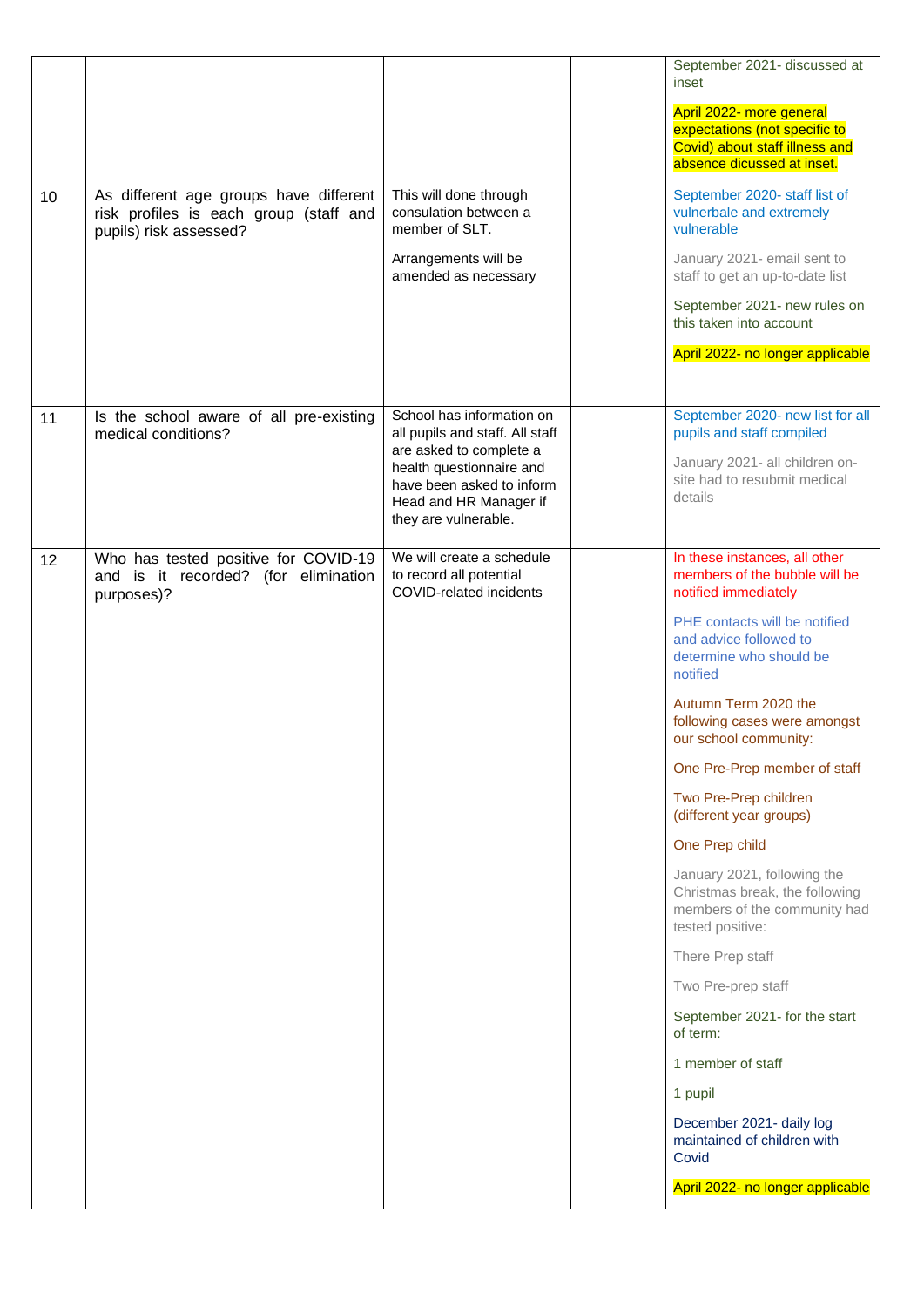| 13 | Who has come into contact with anyone<br>tested positive to COVID-19 and is it<br>recorded?             | We will create a schedule<br>to record all potential<br>COVID-related incidents | In these instances, all other<br>members of the bubble will be<br>notified immediately                                             |
|----|---------------------------------------------------------------------------------------------------------|---------------------------------------------------------------------------------|------------------------------------------------------------------------------------------------------------------------------------|
|    |                                                                                                         |                                                                                 | PHE contacts will be notified<br>and advice followed to<br>determine who should be<br>notified                                     |
|    |                                                                                                         |                                                                                 | Autumn Term 2020- we<br>contract traced all positive<br>cases and alongside PHE, sent<br>relevant people home to self-<br>isolate. |
|    |                                                                                                         |                                                                                 | January 2021- no one yet this<br>term- alll positive cases were<br>over the Christmas break                                        |
|    |                                                                                                         |                                                                                 | September 2021- test and trace<br>now following this up                                                                            |
|    |                                                                                                         |                                                                                 | April 2022- no longer applicable                                                                                                   |
|    |                                                                                                         |                                                                                 |                                                                                                                                    |
| 14 | Who has been sent home with COVID-19<br>symptoms (a cough, high temperature or<br>shortness of breath)? | We will create a schedule<br>to record all potential<br>COVID-related incidents | In these instances, all other<br>members of the bubble will be<br>notified immediately                                             |
|    |                                                                                                         |                                                                                 | This is not necessary                                                                                                              |
|    |                                                                                                         |                                                                                 | Autumn Term 2020- various<br>staff members and children had<br>to do this.                                                         |
|    |                                                                                                         |                                                                                 | January 2021- noone yet                                                                                                            |
|    |                                                                                                         |                                                                                 | September 2021- log kept at<br>school                                                                                              |
|    |                                                                                                         |                                                                                 | April 2022- anyone with a<br>temperature asked to go home<br>(not just specific to Covid).                                         |
| 15 | Is there regular dialogue with those that<br>have suffered from COVID-19 and / or                       | Head and DH Pre-Prep will<br>maintain                                           | Autumn Term 2020- leadership<br>team did this.                                                                                     |
|    | are isolated at home?                                                                                   |                                                                                 | January 2021- line managers<br>are in communictaion with staff                                                                     |
|    |                                                                                                         |                                                                                 | September 2021- Head will<br>continue to liaise with parents<br>and staff at home                                                  |
|    |                                                                                                         |                                                                                 | April 2022- no longer applicable                                                                                                   |
| 16 | Who is shielding another family member<br>and/or who has a condition that                               | Staff and child-log created<br>of these individuals                             | January 2021- updated log<br>created                                                                                               |
|    | precludes their attendance at school?                                                                   |                                                                                 | September 2021- none                                                                                                               |
|    |                                                                                                         |                                                                                 | April 2022- no longer applicable                                                                                                   |
|    |                                                                                                         |                                                                                 |                                                                                                                                    |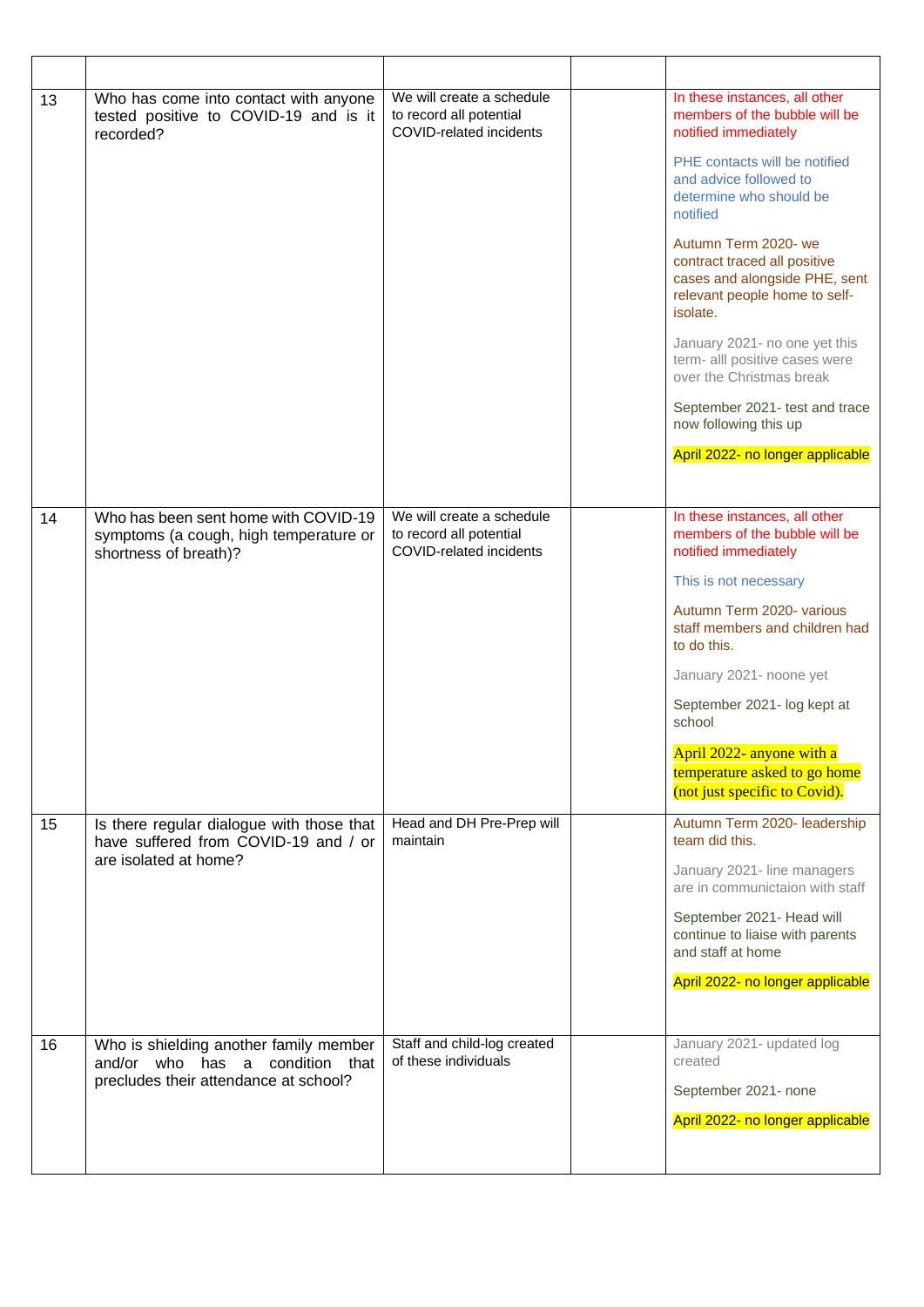| 17 | Is proof required for shielding and of<br>individual conditions?                                                                                | Staff have been asked to<br>send their shielding letter<br>to the HR Manager                                                         | Shielding suspended on 1 <sup>st</sup><br>August 2020<br>Staff will be asked to raise any<br>concerns regarding a return to<br>work in school<br>January 2021- shielding staff<br>remaining at home<br>September 2021- new rules on<br>this<br>April 2022- no longer applicable |
|----|-------------------------------------------------------------------------------------------------------------------------------------------------|--------------------------------------------------------------------------------------------------------------------------------------|---------------------------------------------------------------------------------------------------------------------------------------------------------------------------------------------------------------------------------------------------------------------------------|
| 18 | If there is a separate area for temperature<br>testing, holding and isolation areas and<br>are they easily identified and regularly<br>cleaned? | Sick bay areas to be used<br>for this pupose. If another<br>pupil requires attention<br>they will be held in the<br>reception area   | April 2022- no longer applicable                                                                                                                                                                                                                                                |
| 19 | Is temperature testing safe, reflecting SD<br>rules, recorded and kept appropriately?                                                           | Infa red thermometer PPE<br>to be used by first aider<br>(mask and gloves)                                                           | April 2022- no longer applicable                                                                                                                                                                                                                                                |
| 20 | If emergency services are called is there<br>a (revised?) well understood procedure,<br>RV and cleared routes in and out?                       | No alteration to current<br>procedures required                                                                                      | April 2022- this is regularly<br>reviewed as part of our first aid<br>policy.                                                                                                                                                                                                   |
| 21 | Are staff and pupils regularly supervised<br>and checked to ensure they are<br>complying with hygiene rules and the use<br>of PPE?              | This will be regularly<br>reviewed by all members of<br><b>SLT</b>                                                                   | April 2022- no longer applicable                                                                                                                                                                                                                                                |
| 22 | If essential work is required on site are<br>contractors properly registered, inducted<br>supervised and temperature checked?                   | Essential contractors only<br>Will asked to confirm<br>health status and inducted<br>regarding hand washing<br>and social distancing | April 2022- no longer applicable                                                                                                                                                                                                                                                |
| 23 | Do medical staff have the appropriate<br>PPE, cleaning materials and training?                                                                  | Masks, eye shields, aprons<br>and gloves will be supplied<br>Regular cleaning of sick<br>bay by cleaning staff                       | April 2022- no longer applicable                                                                                                                                                                                                                                                |
| 24 | What is the policy on washing school<br>clothes so as to prevent infection?                                                                     | Pupils and Staff will be<br>asked to wear freshly<br>laundered clothes                                                               | Autumn term - no requirements<br>regarding laundry of clothing<br>and normal school uniform and<br>work clothes to be worn<br>September 2021- not required<br>April 2022- no longer applicable                                                                                  |
| 25 | Use of lateral flow tests                                                                                                                       | Regular use of school<br>provided tests                                                                                              | Any staff at school tested twice<br>a week on-site<br>All staff strongly encouraged to test<br>twice a week.<br>Year 7 and 8 boys to have<br>voluntary tests.<br>September 2021- Year 7 and 8<br>boys have done 2 lateral flow<br>tests prior to the start of term.             |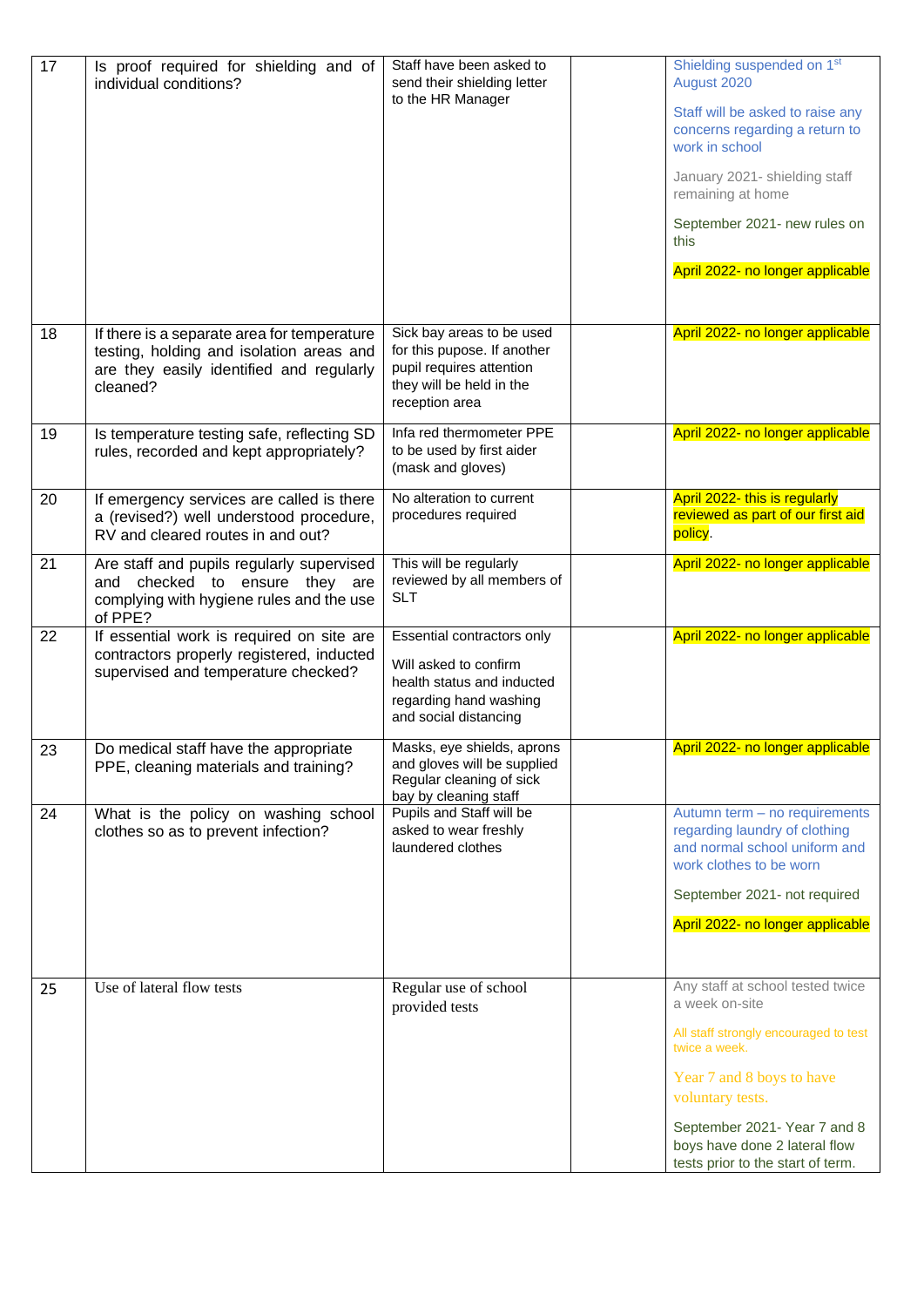|  |  | They will be encouarged to do<br>them twice weekly as will staff.                                        |
|--|--|----------------------------------------------------------------------------------------------------------|
|  |  | December 2021- LFTs now used by<br>close contacts as well as regularly<br>by staff and Year 7 and 8 boys |
|  |  | April 2022- no longer applicable                                                                         |
|  |  |                                                                                                          |

## **Support Staff Risk Assessment**

|                | <b>Risk</b>                                                                                          | <b>Control Measures</b>                                                                                                                                            | <b>Outcome</b>                   | <b>Remarks / Re-assessment</b>                                                                                                                                                                                                                                                                                                                                                                                                                                                                                                                     |
|----------------|------------------------------------------------------------------------------------------------------|--------------------------------------------------------------------------------------------------------------------------------------------------------------------|----------------------------------|----------------------------------------------------------------------------------------------------------------------------------------------------------------------------------------------------------------------------------------------------------------------------------------------------------------------------------------------------------------------------------------------------------------------------------------------------------------------------------------------------------------------------------------------------|
| $\mathbf{1}$   | Are support staff briefed on changes<br>regularly?                                                   | Weekly staff meetings<br>have occurred throughout<br>closure include briefing<br>regarding planning for<br>closure and reopening                                   |                                  | January 2021- weekly staff<br>meetings will have this on the<br>agenda<br>Sept 2021 these continue                                                                                                                                                                                                                                                                                                                                                                                                                                                 |
| $\overline{2}$ | Do support staff have the appropriate<br>PPE, cleaning materials and training?                       | Stock levels have been<br>checked and orders<br>placed. Higher stock levels<br>to be maintained for<br>gloves, cleaning fluid,<br>masks, aprons, eqipment<br>wipes |                                  | January 2021- all support staff<br>working as part of key-worker<br>provisionhave access to<br>approprite PPE as well cleaning<br>resources to supplement the<br>work that the cleaners do<br>Sept 2021 masks no longer<br>required but optional. Should<br>be considered when working in<br>confined spaces with<br>contractors and contractors<br>informed accordingly<br>Perspex screens to remain in<br>place at reception and in<br>bursary office<br>December 2021- stock levels<br>for face masks high.<br>April 2022- no longer applicable |
| 3              | Are cleaning regimes reviewed and<br>inspected regularly and conforming to<br>revised hygiene rules? | New cleaning schedule<br>prepared to ensure<br>cleaning staff are at all 3<br>school sites whilst open                                                             | Method<br>statement<br>completed | Jan 2021 Cleaning staff briefed<br>regarding revised/enhanced<br>cleaning<br>Sept 2021 procedures remain<br>in place<br>April 2022- no longer applicable                                                                                                                                                                                                                                                                                                                                                                                           |
| $\overline{4}$ | Are all security and access systems<br>regularly checked, updated and re-<br>coded?                  | No action required at this<br>stage<br>Access codes for parents<br>cancelled                                                                                       |                                  | Access restricted over<br>Christmas break due to Tier 4<br>status<br>Jan 2021 access permitted as<br>usual for staff but non essential<br>staff required to WFH<br>Sept 2021 WFH only if<br>necessary for self isolation<br>April 2022- no longer applicable                                                                                                                                                                                                                                                                                       |
| 5              | Have reconfigured areas, zones and<br>routes hampered fire exits and routes?                         | Site team to report any<br>compromised fire exits or<br>routes                                                                                                     |                                  | April 2022- no longer applicable                                                                                                                                                                                                                                                                                                                                                                                                                                                                                                                   |

## **Facilities Management Risk Assessment**

|  |  | Risk | <b>Control Measures</b> | Outcome | ' Remarks / Re-assessment |
|--|--|------|-------------------------|---------|---------------------------|
|--|--|------|-------------------------|---------|---------------------------|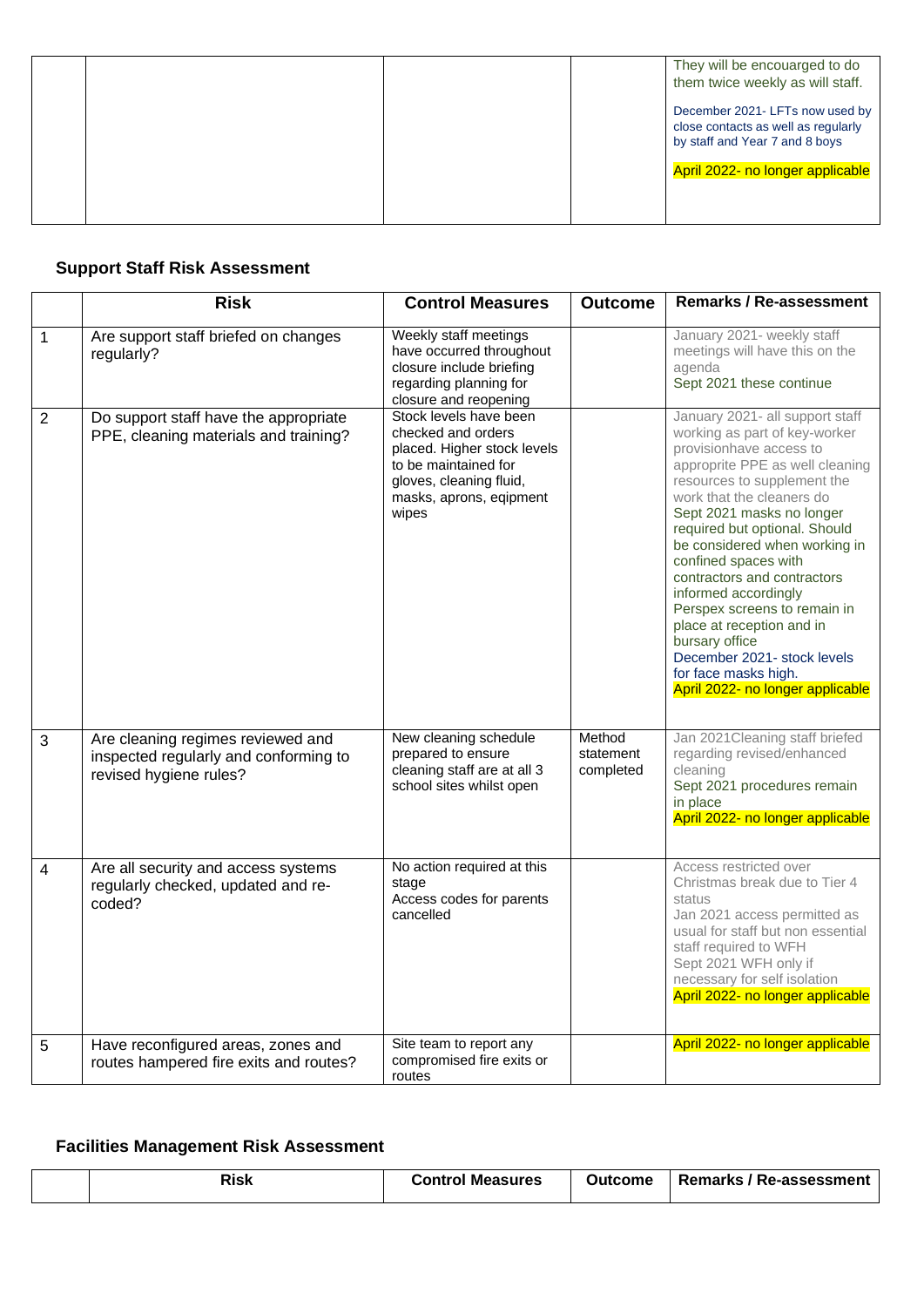| $\mathbf{1}$     | Have air conditioning ducts and units<br>been checked and reviewed?                                                                       | Air con units to be checked<br>by site team during May<br>half term break                                                                                                                                                                                                  | Air con units<br>serviced<br>during<br>summer<br>break 2020 | Oct 2021 annual servicing<br>completed                                                                     |
|------------------|-------------------------------------------------------------------------------------------------------------------------------------------|----------------------------------------------------------------------------------------------------------------------------------------------------------------------------------------------------------------------------------------------------------------------------|-------------------------------------------------------------|------------------------------------------------------------------------------------------------------------|
| $\overline{2}$   | Electrical tests up-to-date including<br>emergency lighting and PAT?                                                                      | Emergency lighting annual<br>test by qualified electrician<br>conducted at Easter break<br>and remdial works<br>copmmenced. High useage<br>PA to be checked in<br>summer term with<br>remainder to be tested in<br>Summer break                                            | Completed<br>August 2020                                    | Sept 2021 PAT testing during<br>summer break - ongoing in<br>Autumn term                                   |
| 3                | Water testing for temperature, flow and<br>legionella in date for test?                                                                   | Routine legionella<br>monitoring tests<br>completed. Flushing has<br>been regulary conducted in<br>unused parts of the estate                                                                                                                                              | Ongoing                                                     |                                                                                                            |
| $\overline{4}$   | Fire alarm panel, system and<br>extinguishers in date and serviced?                                                                       | Routine maintencne<br>conducted as usual                                                                                                                                                                                                                                   | Ongoing                                                     |                                                                                                            |
| 5                | Laundry washers and dryers<br>serviceable, able to cope with demand,<br>temperature requirements and have<br>sufficient washing products? | Yes                                                                                                                                                                                                                                                                        | Ongoing                                                     |                                                                                                            |
| 6                | Have waste procedures been reviewed?                                                                                                      | Procedure for potentially<br>COVID contaminated<br>waste - triple bagged and<br>stored for 72 hours before<br>being placed in general<br>waste                                                                                                                             | Ongoing                                                     |                                                                                                            |
| $\boldsymbol{7}$ | Are pest control services recorded,<br>deficiencies identified and actioned?                                                              | Pest control visits as usual<br>during school closeure                                                                                                                                                                                                                     | Ongoing                                                     |                                                                                                            |
| 8                | School vehicles fully registered, insured,<br>maintained and stocked with<br>appropriate hygiene materials if they are<br>to be used?     | Minibuses will not be used<br>in summer term<br>Autumn term - minibuses<br>will be used for<br>home/school transport.<br>A seperate method<br>statement has been<br>prepared<br>Spring term 2021 home<br>school transport<br>suspended and no off-site<br>sport/activities |                                                             | <b>Sept 2021</b><br>Masks no longer required -<br>now optional. Cleaning and<br>hand sanitiser to continue |

### **Risk Assessment for COVID-19 Test and Trace Process**

| <b>Hazard</b>                                                                                 | <b>Control Measures</b>                            | <b>Outcome</b>                       | Remarks /<br>Re-assessment                                                                                                  |
|-----------------------------------------------------------------------------------------------|----------------------------------------------------|--------------------------------------|-----------------------------------------------------------------------------------------------------------------------------|
| T&T<br>Explanatory<br>letters<br>emails not sent to parents /<br>pupils, staff and governors. | Ensure all letters are sent to<br>relevant parties | Letters sent to parents<br>and staff | January 2021- all letters sent<br>September 2021- all relevant<br>information shared<br>April 2022- no longer<br>applicable |
| No school "COVID-19 Testing<br>Privacy statement".                                            | Ensure there is a privacy<br>statement             | Privacy notice on<br>Firefly         | January 2021 Designated<br>sections set up on Firefly<br>detailing all testing<br>procedures, privacy<br>statement and      |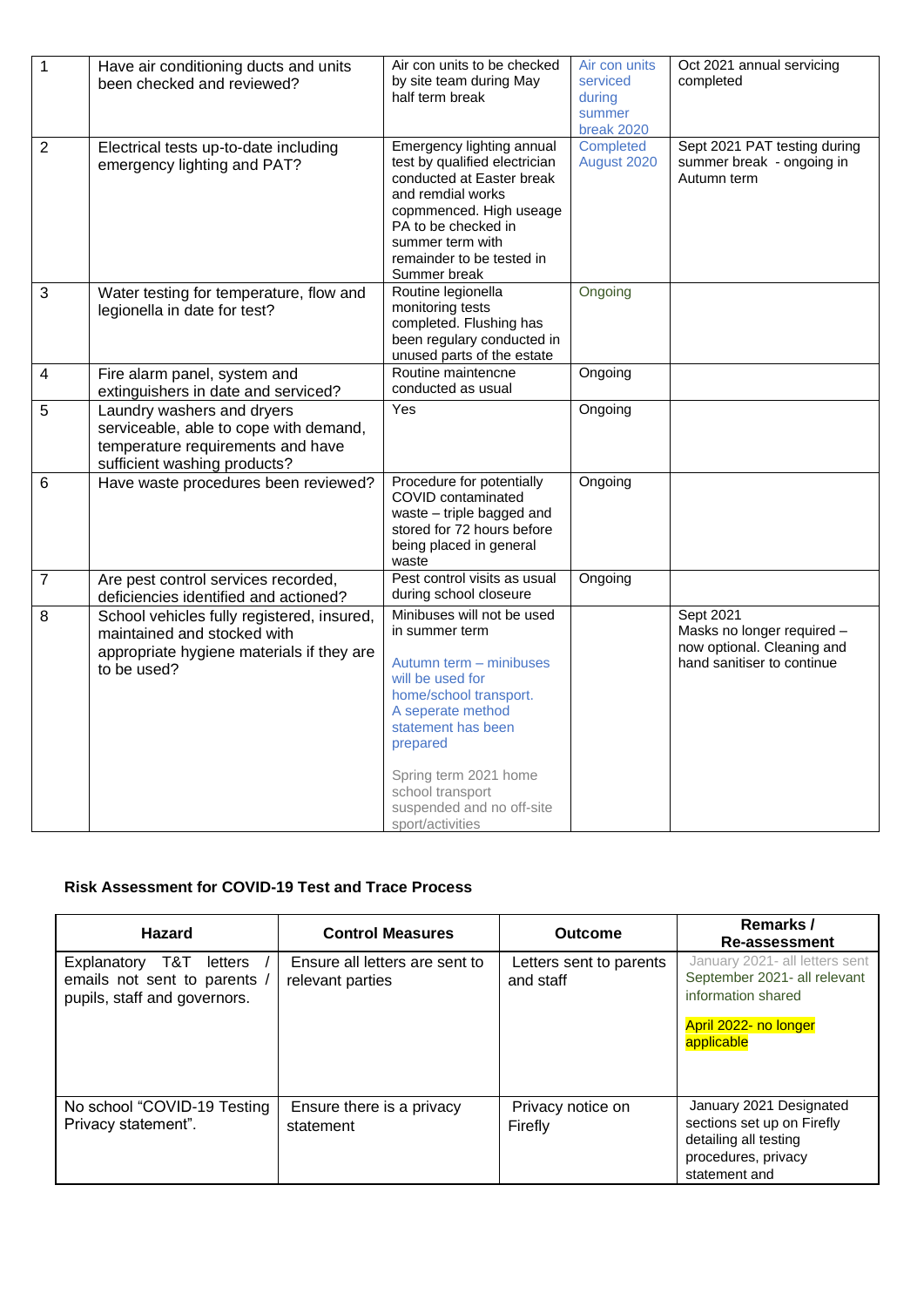|                                                                                                                                                                                                                        |                                                                      |                                                                                                                | communciations for both staff<br>and pupils/parents<br>April 2022- no longer<br>applicable                                                                                                                                                                                            |
|------------------------------------------------------------------------------------------------------------------------------------------------------------------------------------------------------------------------|----------------------------------------------------------------------|----------------------------------------------------------------------------------------------------------------|---------------------------------------------------------------------------------------------------------------------------------------------------------------------------------------------------------------------------------------------------------------------------------------|
| "COVID-19 Testing Privacy<br>statement" not communicated<br>to staff, parents, pupils and<br>governors.                                                                                                                | Ensure privacy statement is<br>made available to relevant<br>parties | Details of where to<br>find privacy notice<br>corculated in email<br>(staff) and letter<br>(parents)           | January 2021 Designated<br>sections set up on Firefly<br>detailing all testing<br>procedures, privacy<br>statement and<br>communciations for both staff<br>and pupils/parents<br>April 2022- no longer<br>applicable                                                                  |
| T&T data not recorded<br>securely with consideration<br>given to deletion after 14<br>days.                                                                                                                            | Ensure that this does not<br>happen                                  | System in place for in-<br>school registration<br>System in place for 14<br>day deletion                       | April 2022- no longer<br>applicable                                                                                                                                                                                                                                                   |
| Those that have had "close<br>contact" with someone tested<br>positive for COVID-19 do not<br>know they are able to return to<br>school if they agree to a test<br>once a day for 7 days, and the<br>test is negative. | Communication around that<br>is clear                                | NHS serial contact<br>testing information<br>presented on Firefly for<br>staff and parents.                    | Limited impact for pupils as<br>only 3 secondary age<br>children on site during remote<br>learning period.<br>September 2021- new<br>guidance around close<br>contacts<br>December 2021- new<br>guidance again on close<br>contacts adhered to<br>April 2022- no longer<br>applicable |
| Age-appropriate<br>consent<br>statement for testing (under /<br>16)<br>properly<br>over<br>not<br>competed.                                                                                                            | Ensure that this completed                                           | All consent for pupils<br>being tested received                                                                | September 2021- new<br>consent forms given to Year<br>7 and 8 parents<br>April 2022- no longer<br>applicable                                                                                                                                                                          |
| instruction<br>Test<br>posters,<br>booklets, FAQ and briefings<br>not readily available<br>and<br>apparent.                                                                                                            | Ensure that relevant material<br>is available                        | Posters available in<br>the testing site<br>Clear information on<br>Firefly staff and<br>pupil/parent sections | April 2022- no longer<br>applicable                                                                                                                                                                                                                                                   |
| Tests<br>not<br>supervised<br>or<br>conducted by trained staff.                                                                                                                                                        | Ensure proper training is<br>done.                                   | Relevant staff trained                                                                                         | Establish further reserve<br>volunteer for testing and<br>processing role and<br>undertake training<br>April 2022- no longer<br>applicable                                                                                                                                            |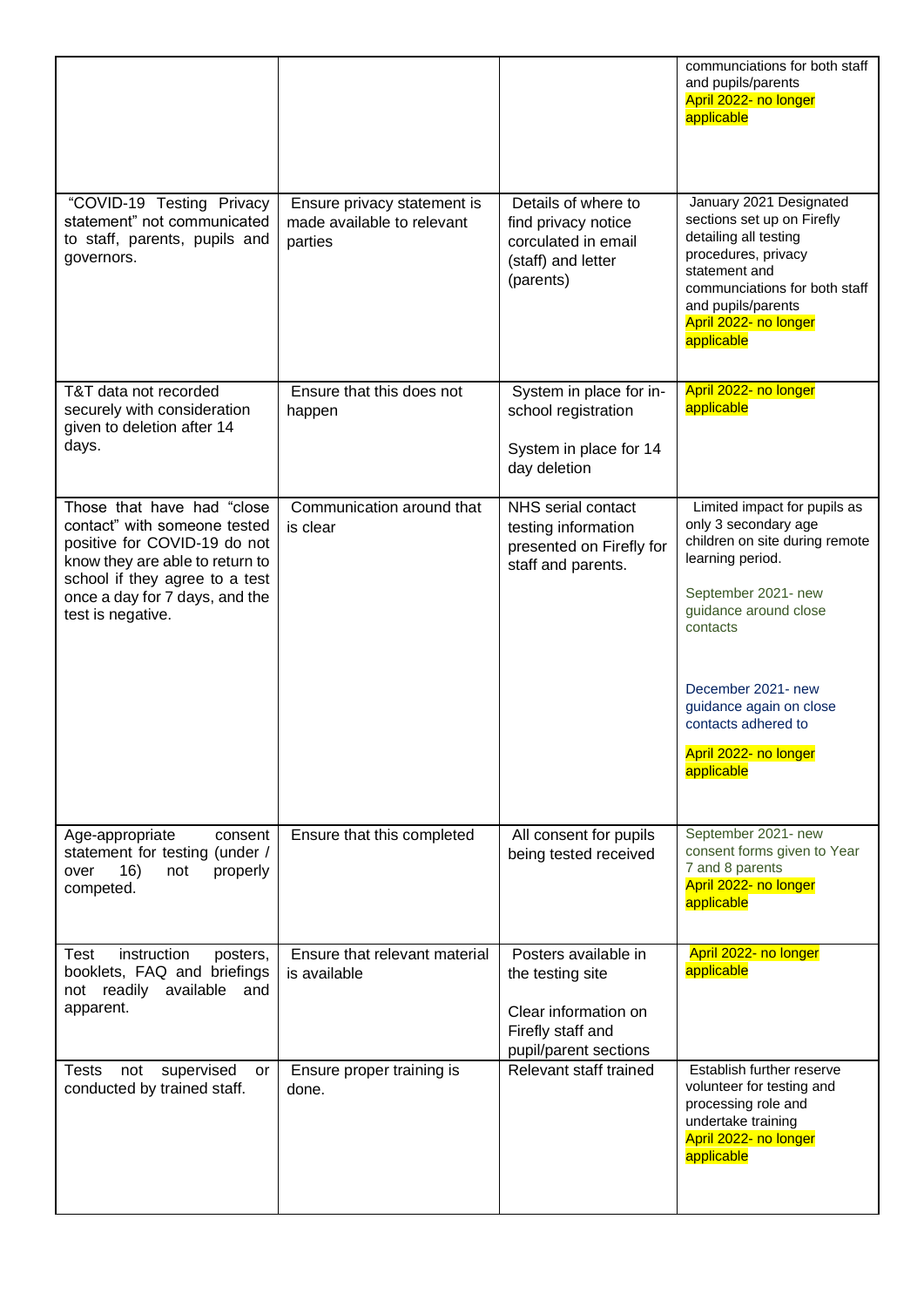| Testing area not sufficiently<br>controlled to limit access to<br>testers, those being tested<br>and supervisors                                                               | Risk assessment completed<br>Procedures followed<br>Procedures checked | Control measures are<br>working     | September 2021- test site<br>suitable for two tests for<br>returning pupils<br>January 2022- all Year 7 and<br>8 pupils given LFT<br>April 2022- no longer<br>applicable |
|--------------------------------------------------------------------------------------------------------------------------------------------------------------------------------|------------------------------------------------------------------------|-------------------------------------|--------------------------------------------------------------------------------------------------------------------------------------------------------------------------|
| Test process not maintaining<br>social<br>distancing<br>where<br>appropriate, good hand and<br>respiratory hygiene or keeping<br>occupied<br>spaces<br>well<br>ventilated.     | Procedures followed<br>Procedures checked                              | Proper procedures<br>being followed | September 2021- test site<br>suitable for two tests for<br>returning pupils<br>January 2022- all Year 7 and<br>8 pupils given LFT<br>April 2022- no longer<br>applicable |
| distancing<br>advice<br>Social<br>between testing staff and<br>those being tested including<br>distances between<br>desks,<br>chairs etc not being observed<br>and supervised. | Procedures followed<br>Procedures checked                              | Social distancing is<br>happening   | September 2021- test site<br>suitable for two tests for<br>returning pupils<br>January 2022- all Year 7 and<br>8 pupils given LFT<br>April 2022- no longer<br>applicable |
| Staff assisting with taking and<br>processing swabs not wearing<br>appropriated PPE.                                                                                           | Procedures followed<br>Procedures checked                              | Staff wearing<br>appropriate PPE    | September 2021- test site<br>suitable for two tests for<br>returning pupils<br>January 2022- all Year 7 and<br>8 pupils given LFT<br>April 2022- no longer<br>applicable |
| Process of swabbing<br>not<br>following training and / or<br>updated guidance.                                                                                                 | Procedures followed<br>Procedures checked                              | Proper procedures<br>being followed | September 2021- test site<br>suitable for two tests for<br>returning pupils<br>January 2022- all Year 7 and<br>8 pupils given LFT<br>April 2022- no longer<br>applicable |
| <b>Tested</b><br>sample<br>incorrectly<br>handled safely<br>during the<br>process including disposal.                                                                          | Procedures followed<br>Procedures checked                              | Proper procedures<br>being followed | September 2021- test site<br>suitable for two tests for<br>returning pupils<br>January 2022- all Year 7 and<br>8 pupils given LFT<br>April 2022- no longer<br>applicable |
| Process for informing parents<br>/ pupils / staff not understood<br>and implemented.                                                                                           | Procedures followed<br>Procedures checked                              | Proper procedures<br>being followed | September 2021- test site<br>suitable for two tests for<br>returning pupils<br>January 2022- all Year 7 and<br>8 pupils given LFT<br>April 2022- no longer<br>applicable |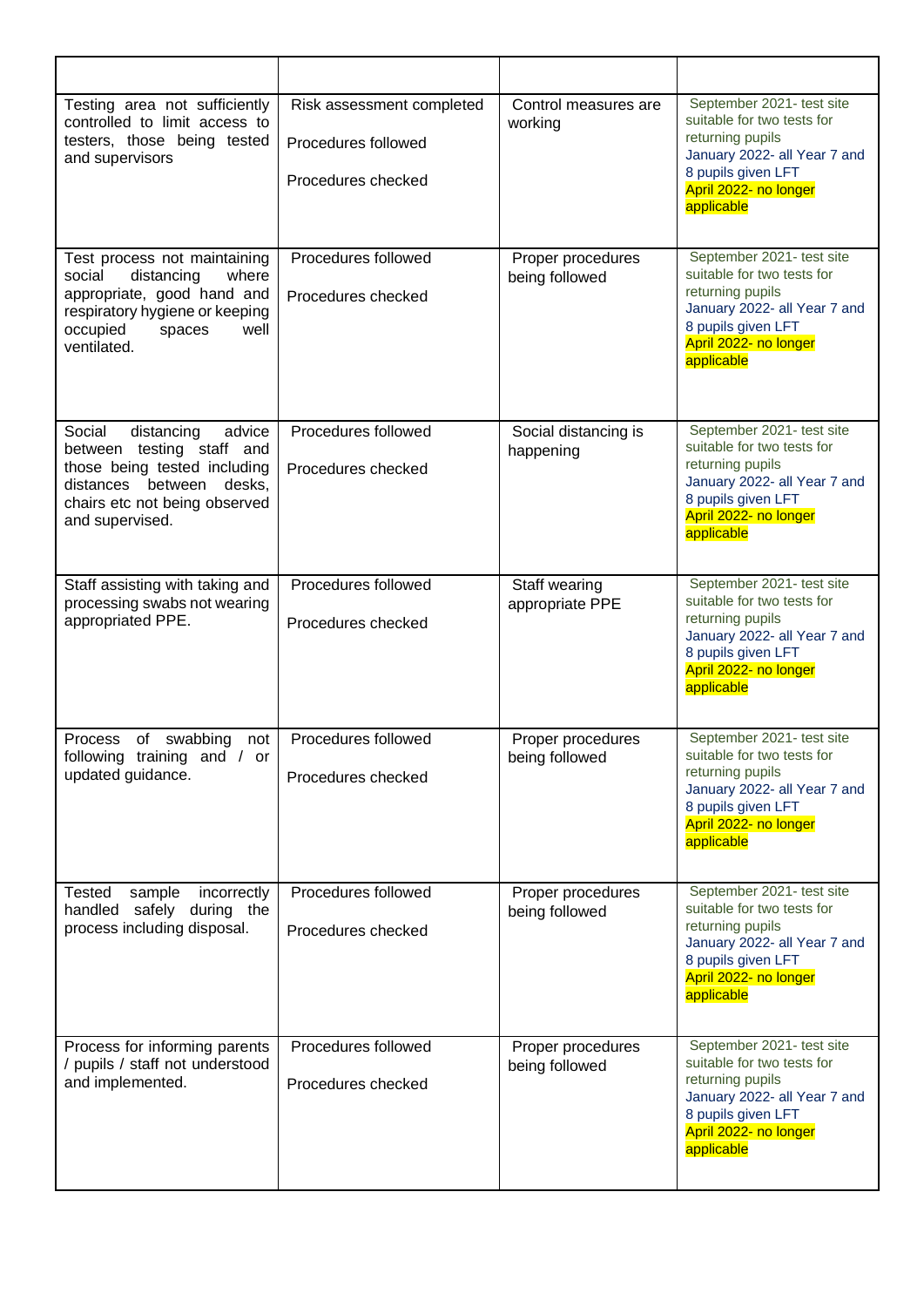| The process of barcoding,<br>recording and communicating<br>test results is not accurate and<br>supervised                                                                                                                                                                                                         | Procedures followed<br>Procedures checked | Proper procedures<br>being followed                                                             | September 2021- test site<br>suitable for two tests for<br>returning pupils<br>January 2022- all Year 7 and<br>8 pupils given LFT<br>April 2022- no longer<br>applicable |
|--------------------------------------------------------------------------------------------------------------------------------------------------------------------------------------------------------------------------------------------------------------------------------------------------------------------|-------------------------------------------|-------------------------------------------------------------------------------------------------|--------------------------------------------------------------------------------------------------------------------------------------------------------------------------|
| Inadequate<br>supervision<br>checking to ensure equipment<br>handled correctly and not<br>shared.                                                                                                                                                                                                                  | Procedures checked                        | Team leader regularly<br>assesses processes                                                     | September 2021- test site<br>suitable for two tests for<br>returning pupils<br>January 2022- all Year 7 and<br>8 pupils given LFT                                        |
| Process of lost LFD, failed<br>scans or damaged barcodes<br>not understood or properly<br>implemented.                                                                                                                                                                                                             | Procedures followed<br>Procedures checked | Proper procedures<br>being followed                                                             | September 2021- test site<br>suitable for two tests for<br>returning pupils<br>January 2022- all Year 7 and<br>8 pupils given LFT<br>April 2022- no longer<br>applicable |
| Extraction solution with<br>lab<br>kit<br>test<br>(there<br>are<br>no<br>manufacture<br>anticipated<br>hazards) are inappropriately<br>handled, stored and disposed.                                                                                                                                               | Procedures followed<br>Procedures checked | Proper procedures<br>being followed                                                             | September 2021- test site<br>suitable for two tests for<br>returning pupils<br>January 2022- all Year 7 and<br>8 pupils given LFT<br>April 2022- no longer<br>applicable |
| The training does not reflect<br>hazards identified with testing<br>and<br>these<br>not<br>are<br>communicated to testing and<br>cleaning staff?                                                                                                                                                                   | Hazards communicated with<br>staff        | Team leader to let<br>staff know of hazards<br>associated with being<br>part of testing process | September 2021- test site<br>suitable for two tests for<br>returning pupils<br>January 2022- all Year 7 and<br>8 pupils given LFT<br>April 2022- no longer<br>applicable |
| Those tested positive not<br>confirming the positive result<br>with a Polymerase Chain<br>Reaction (PCR) test and<br>either failing to self-isolate<br>pending the confirmation test<br>or self-isolating unnecessarily<br>after a confirmatory PCR test<br>might have cleared them as<br>having a false positive. | Procedures followed<br>Procedures checked | When this happens,<br>we will ensure that<br>correct advice is being<br>given.                  | September 2021- if needed,<br>appropriate action followed.<br>January 2022- if needed<br>appropriate action followed<br>April 2022- no longer<br>applicable              |
| layout<br>requirements<br>Key<br>including staff (see next grid<br>below) not being fully met.                                                                                                                                                                                                                     | Procedures followed<br>Procedures checked | Proper procedures<br>being followed                                                             | September 2021- test site<br>suitable for two tests for<br>returning pupils<br>April 2022- no longer<br>applicable                                                       |

#### **Risk Assessment for COVID-19 Test Sites**

| <b>Control Measures</b><br>1azard | Outcome | Remarks<br>Re-assessment |
|-----------------------------------|---------|--------------------------|
|-----------------------------------|---------|--------------------------|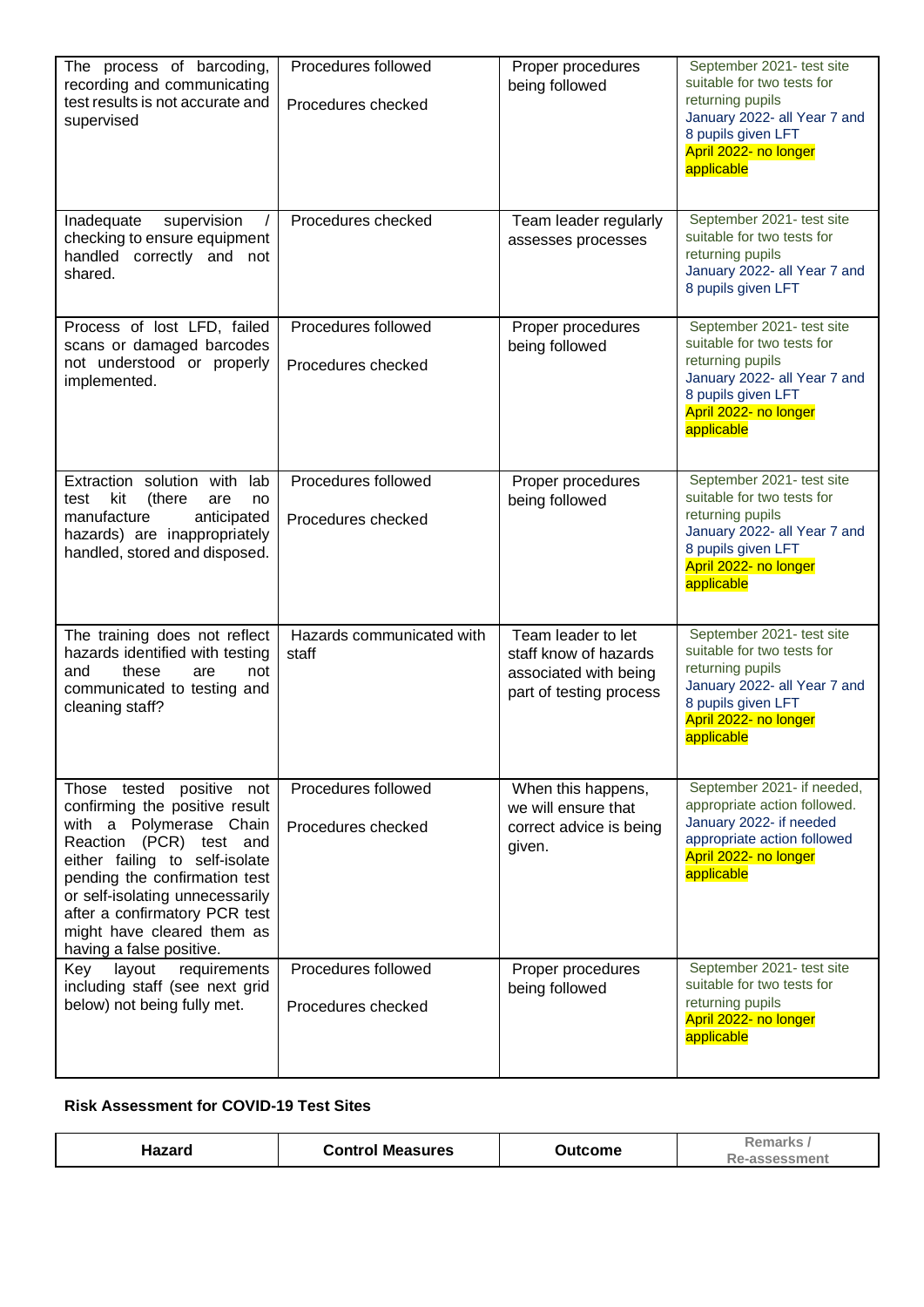| Insufficient staff available<br>(depending on throughput:<br>Team Leader, Test Assistant,<br>Processor, Coordinator,<br><b>Registration Assistant,</b><br>Results Recorder, Cleaner) | Staffing adequate for the<br>requirements                                      | Having reviewed the<br>set-up, we are satisfied<br>that staffing levels are<br>as required.                  | January 2021 Meet & Greet<br>volunteer rota in place and<br>volunteers trained.<br>September 2021- whole<br>process of testing far less<br>intense.<br>January 2022- as September<br>2021<br>April 2022- no longer<br>applicable |
|--------------------------------------------------------------------------------------------------------------------------------------------------------------------------------------|--------------------------------------------------------------------------------|--------------------------------------------------------------------------------------------------------------|----------------------------------------------------------------------------------------------------------------------------------------------------------------------------------------------------------------------------------|
| Training time and content<br>inadequate (3 hrs with<br>introduction video, on-line<br>training and assessment plus<br>rehearsal.)                                                    | Ensure that training and<br>content allows staff to<br>perform roles properlty | Follow up<br>conversations and<br>'dummy runs' in place                                                      | April 2022- no longer<br>applicable                                                                                                                                                                                              |
| Consent forms are not<br>available and properly<br>completed?                                                                                                                        | Ensure that this is in place                                                   | Consent forms on<br>Firefly and checks that<br>they have been<br>completed in place                          | April 2022- no longer<br>applicable                                                                                                                                                                                              |
| Test site flooring is not non-<br>porous.                                                                                                                                            | Ensure that this is in place                                                   | Done                                                                                                         | April 2022- no longer<br>applicable                                                                                                                                                                                              |
| Test site is not well lit with a<br>good airflow                                                                                                                                     | Ensure that this is in place                                                   | Done                                                                                                         | January 2021 Waiting room<br>and testing room windows<br>opened before each session<br>commences<br>April 2022- no longer<br>applicable                                                                                          |
| Test site Registration,<br>Swabbing, Recording and<br>Processing Desks and<br>waiting areas not on a one-<br>way system.                                                             | Ensure that this is in place                                                   | One-way system in<br>place                                                                                   | April 2022- no longer<br>applicable                                                                                                                                                                                              |
| Test chair in the swabbing<br>bay not a minimum of 2m<br>apart.                                                                                                                      | Ensure that this is in place                                                   | Only one test chair<br>available                                                                             | April 2022- no longer<br>applicable                                                                                                                                                                                              |
| Each swabbing desk and<br>associated processing desk<br>not more than 1m away and<br>Recording desk not located<br>close by.                                                         | Ensure that this is in place                                                   | Set-up as required                                                                                           | April 2022- no longer<br>applicable                                                                                                                                                                                              |
| No clear division and<br>demarcation between<br>swabbing and processing<br>area.                                                                                                     | Ensure that this is in place                                                   | These are on separate<br>desks                                                                               | April 2022- no longer<br>applicable                                                                                                                                                                                              |
| Non-authorised people and<br>test subjects able to enter the<br>processing area                                                                                                      | Ensure that this cannot<br>happen                                              | No entry in place                                                                                            | April 2022- no longer<br>applicable                                                                                                                                                                                              |
| Inadequate evidence of<br>quality assurance, guidance<br>and supervision.                                                                                                            | Regular supervision and<br>monitoring required                                 | Team leader does<br>regular reviews                                                                          | April 2022- no longer<br>applicable                                                                                                                                                                                              |
| Processing bays not properly<br>cleaned, and waste (including<br>clinical waste) is not properly<br>disposed.                                                                        | Ensure that this does not<br>happen                                            | Cleaning takes place<br>between subjects.<br>Bins empited and<br>floors throughly<br>cleaned daily. Clincial | Deep clean required in event<br>of postive case.<br>April 2022- no longer<br>applicable                                                                                                                                          |